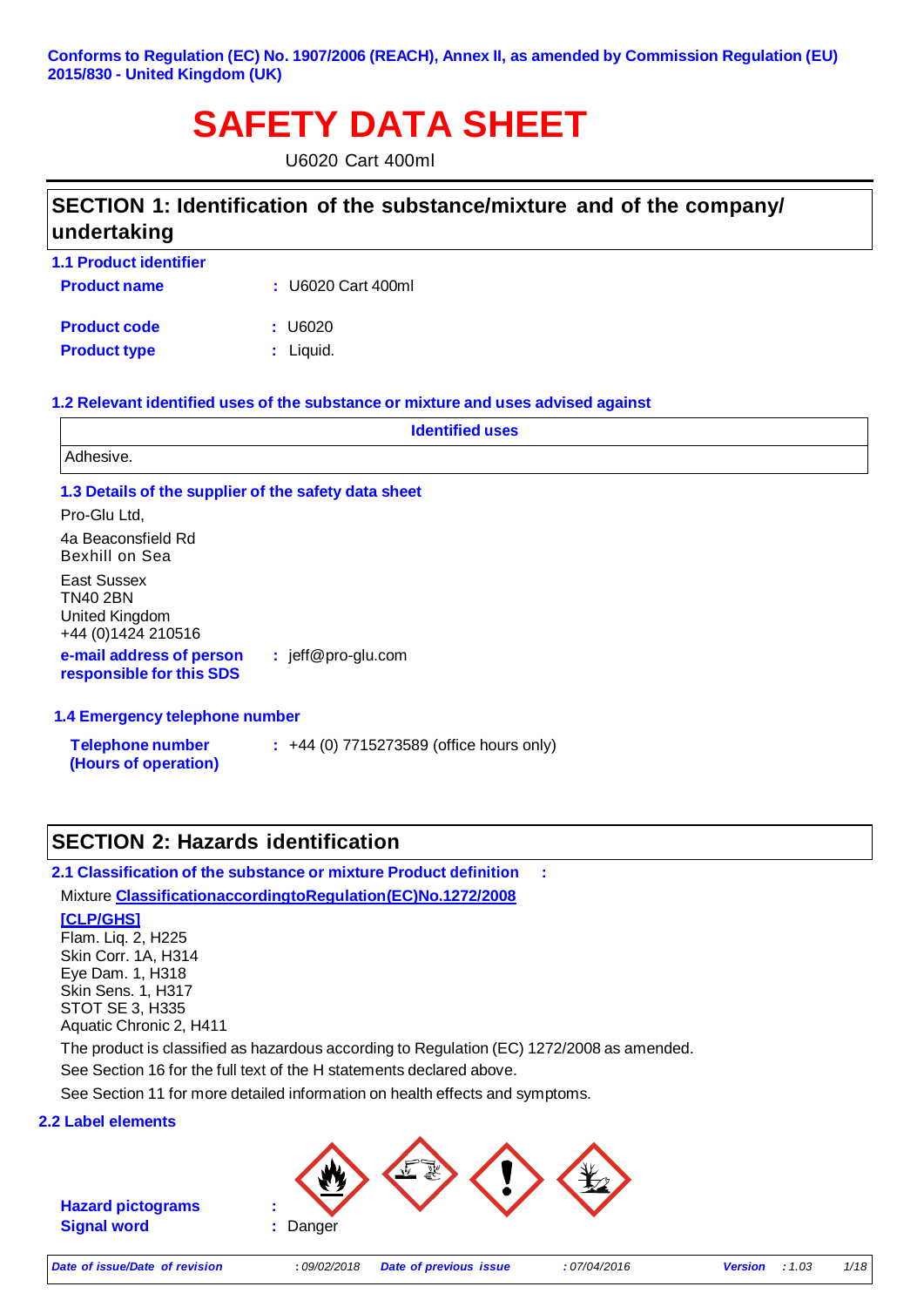| <b>SECTION 2: Hazards identification</b>                                                                                                                        |                                                                                                                                                                                                                                                                                                                                                                                                                                                                                                                                |
|-----------------------------------------------------------------------------------------------------------------------------------------------------------------|--------------------------------------------------------------------------------------------------------------------------------------------------------------------------------------------------------------------------------------------------------------------------------------------------------------------------------------------------------------------------------------------------------------------------------------------------------------------------------------------------------------------------------|
| <b>Hazard statements</b>                                                                                                                                        | : H225 - Highly flammable liquid and vapour.<br>H314 - Causes severe skin burns and eye damage.<br>H317 - May cause an allergic skin reaction.<br>H335 - May cause respiratory irritation.<br>H411 - Toxic to aquatic life with long lasting effects.                                                                                                                                                                                                                                                                          |
| <b>Precautionarystatements</b>                                                                                                                                  |                                                                                                                                                                                                                                                                                                                                                                                                                                                                                                                                |
| <b>Prevention</b>                                                                                                                                               | $\therefore$ $\mathbb{P}280$ - Wear protective gloves. Wear protective clothing. Wear eye or face<br>protection.<br>P210 - Keep away from heat, hot surfaces, sparks, open flames and other ignition<br>sources. No smoking.<br>P273 - Avoid release to the environment.                                                                                                                                                                                                                                                       |
| <b>Response</b>                                                                                                                                                 | P304 + P340 + P310 - IF INHALED: Remove person to fresh air and keep<br>comfortable for breathing. Immediately call a POISON CENTER or physician.<br>P301 + P310 + P331 - IF SWALLOWED: Immediately call a POISON CENTER or<br>physician. Do NOT induce vomiting.<br>P303 + P361 + P353 + P310 - IF ON SKIN (or hair): Take off immediately all<br>contaminated clothing. Rinse skin with water. Immediately call a POISON CENTER<br>or physician.<br>P305 + P310 - IF IN EYES: Immediately call a POISON CENTER or physician. |
| <b>Storage</b>                                                                                                                                                  | P405 - Store locked up.                                                                                                                                                                                                                                                                                                                                                                                                                                                                                                        |
| <b>Disposal</b>                                                                                                                                                 | : P501 - Dispose of contents and container in accordance with all local, regional,<br>national and international regulations.                                                                                                                                                                                                                                                                                                                                                                                                  |
| <b>Hazardous ingredients</b>                                                                                                                                    | methyl methacrylate<br>methacrylic acid<br>benzyl methacrylate<br>dibenzoyl peroxide<br>dibutyl maleate<br>2-dimethylaminoethyl methacrylate<br>rosin<br>Propylidynetrimethanol, ethoxylated, esters with acrylic acid                                                                                                                                                                                                                                                                                                         |
| <b>Supplemental label</b><br>elements                                                                                                                           | : Not applicable.                                                                                                                                                                                                                                                                                                                                                                                                                                                                                                              |
| <b>Annex XVII - Restrictions</b><br>on the manufacture,<br>placing on the market and<br>use of certain dangerous<br>substances, mixtures and<br><b>articles</b> | : Not applicable.                                                                                                                                                                                                                                                                                                                                                                                                                                                                                                              |

| <b>2.3 Other hazards</b>                               |                                        |
|--------------------------------------------------------|----------------------------------------|
| Other hazards which do<br>not result in classification | : Causes severe digestive tract burns. |

## **SECTION 3: Composition/information on ingredients**

**Substance/mixture :** Mixture

|                                   |                                                                                       |               | <b>Classification</b>                                                                 |             |
|-----------------------------------|---------------------------------------------------------------------------------------|---------------|---------------------------------------------------------------------------------------|-------------|
| <b>Product/ingredient</b><br>name | <b>Identifiers</b>                                                                    | $\frac{9}{6}$ | <b>Regulation (EC) No. 1272/2008 [CLP]</b>                                            | <b>Type</b> |
| methyl methacrylate               | IREACH #:<br>01-2119452498-28<br>EC: 201-297-1<br>CAS: 80-62-6<br>Index: 607-035-00-6 | ≥25 -<br>≤50  | Flam. Liq. 2, H225<br>Skin Irrit. 2, H315<br>Skin Sens. 1, H317<br>STOT SE 3, H335    | [1] [2]     |
| methacrylic acid                  | IREACH #:<br>01-2119463884-26<br>EC: 201-204-4<br>CAS: 79-41-4                        | ≤10           | Acute Tox. 4, H302<br>Acute Tox. 3, H311<br>Acute Tox. 4, H332<br>Skin Corr. 1A, H314 | $[1]$ $[2]$ |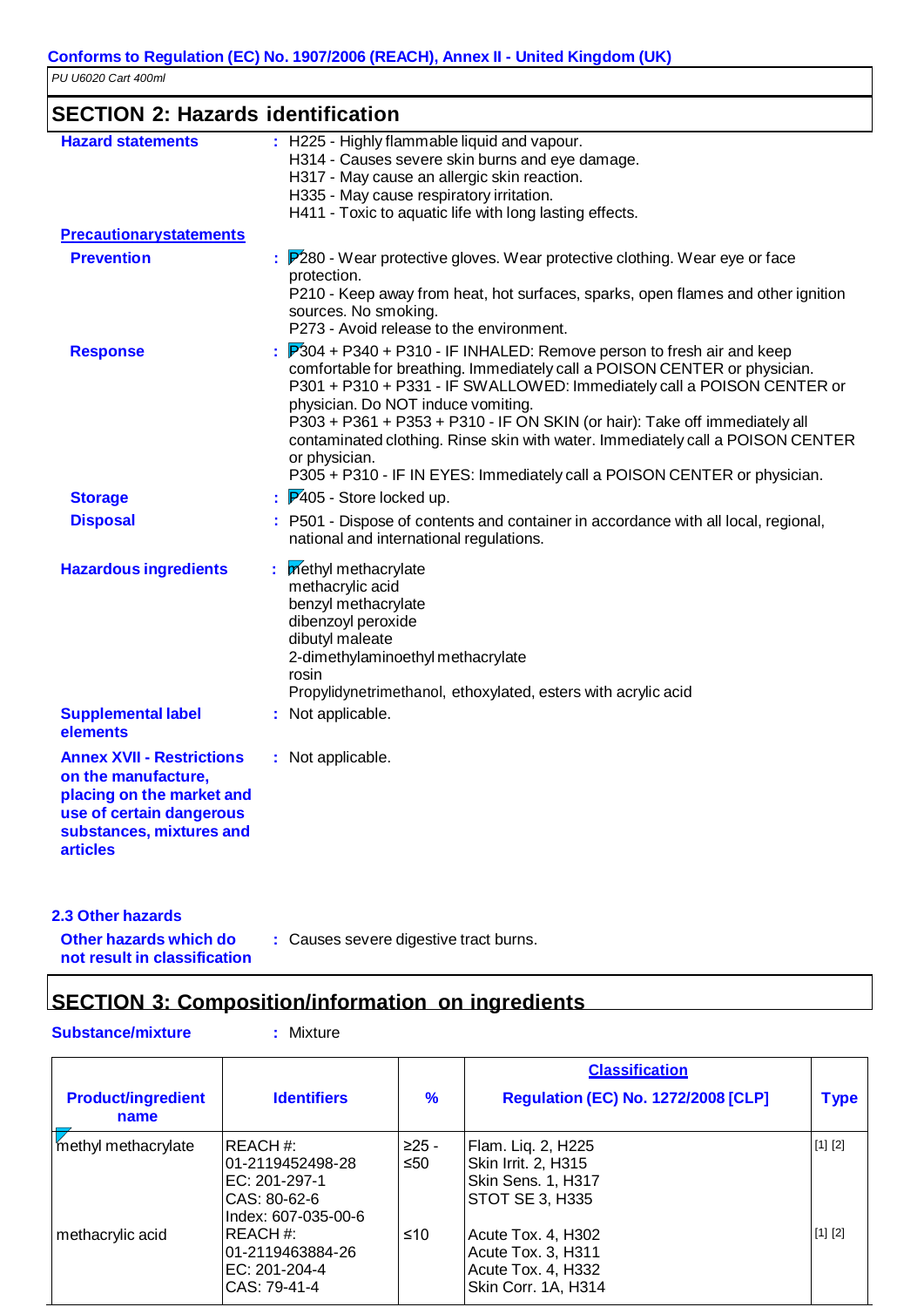*Date of issue/Date of revision* **:** *09/02/2018 Date of previous issue : 07/04/2016 Version : 1.03 2/18*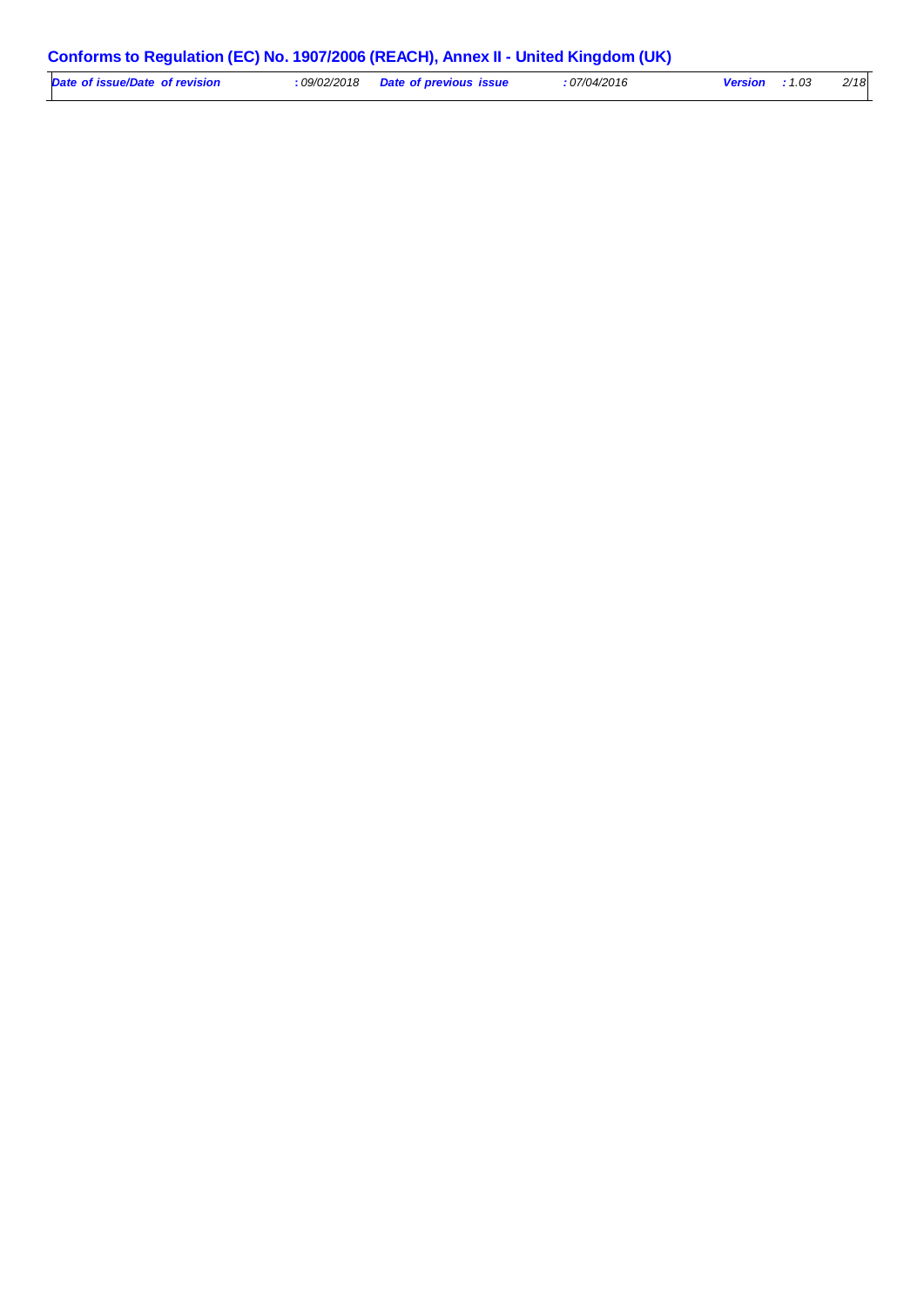## **SECTION 3: Composition/information on ingredients**

|                         | $5 - 0.001$                          |            |                                                   |         |
|-------------------------|--------------------------------------|------------|---------------------------------------------------|---------|
|                         | Index: 607-088-00-5                  |            | Eye Dam. 1, H318                                  |         |
| oxydipropyl dibenzoate  | REACH#:                              | $\leq 5$   | <b>STOT SE 3, H335</b><br>Aquatic Chronic 3, H412 | $[1]$   |
|                         | 01-2119529241-49                     |            |                                                   |         |
|                         | EC: 248-258-5                        |            |                                                   |         |
|                         | CAS: 27138-31-4                      |            |                                                   |         |
| benzyl methacrylate     | EC: 219-674-4                        | $\leq$ 3   | Skin Irrit. 2, H315                               | $[1]$   |
|                         | CAS: 2495-37-6                       |            | Eye Irrit. 2, H319                                |         |
|                         |                                      |            | Skin Sens. 1, H317<br><b>STOT SE 3, H335</b>      |         |
| dibenzoyl peroxide      | REACH#:                              | $\leq 2.4$ | Org. Perox. B, H241                               | [1] [2] |
|                         | 01-2119511472-50                     |            | Eye Irrit. 2, H319                                |         |
|                         | EC: 202-327-6                        |            | Skin Sens. 1, H317                                |         |
|                         | CAS: 94-36-0                         |            | Aquatic Acute 1, H400 (M=10)                      |         |
|                         | Index: 617-008-00-0                  |            | Aquatic Chronic 1, H410 (M=10)                    |         |
| dibutyl maleate         | REACH#:<br>01-2119523581-45          | $<$ 1      | Skin Sens. 1, H317                                | $[1]$   |
|                         | EC: 203-328-4                        |            | STOT RE 2, H373                                   |         |
|                         | CAS: 105-76-0                        |            |                                                   |         |
| 2-dimethylaminoethyl    | EC: 220-688-8                        | $<$ 1      | Acute Tox. 4, H302                                | $[1]$   |
| methacrylate            | CAS: 2867-47-2                       |            | Acute Tox. 4, H312                                |         |
|                         | Index: 607-132-00-3                  |            | Skin Irrit. 2, H315                               |         |
|                         |                                      |            | Eye Irrit. 2, H319                                |         |
| rosin                   | REACH#:                              | $<$ 1      | Skin Sens. 1, H317<br>Skin Sens. 1, H317          | [1] [2] |
|                         | 01-2119480418-32                     |            |                                                   |         |
|                         | EC: 232-475-7                        |            |                                                   |         |
|                         | CAS: 8050-09-7                       |            |                                                   |         |
|                         | Index: 650-015-00-7                  |            |                                                   |         |
| Propylidynetrimethanol, | REACH#:                              | $<$ 1      | Eye Irrit. 2, H319                                | $[1]$   |
| ethoxylated, esters     | 01-2119489900-30<br>EC: 500-066-5    |            | Skin Sens. 1B, H317                               |         |
| with acrylic acid       | CAS: 28961-43-5                      |            |                                                   |         |
| trizinc bis             | REACH#:                              | $≤0.27$    | Aquatic Acute 1, H400 (M=1)                       | $[1]$   |
| (orthophosphate)        | 01-2119485044-40                     |            | Aquatic Chronic 1, H410 (M=1)                     |         |
|                         | EC: 231-944-3                        |            |                                                   |         |
|                         | CAS: 7779-90-0                       |            |                                                   |         |
|                         | Index: 030-011-00-6<br>REACH#        | ≤0.3       | Carc. 2, H351 (inhalation)                        | [1] [2] |
| titanium dioxide        | 01-2119489379-17                     |            |                                                   |         |
|                         | EC: 236-675-5                        |            |                                                   |         |
|                         | CAS: 13463-67-7                      |            |                                                   |         |
| 1-methoxy-2-propanol    | REACH#:                              | $≤0.1$     | Flam. Liq. 3, H226                                | [1] [2] |
|                         | 01-2119457435-35                     |            | STOT SE 3, H336                                   |         |
|                         | EC: 203-539-1                        |            |                                                   |         |
|                         | CAS: 107-98-2<br>Index: 603-064-00-3 |            |                                                   |         |
| sulphuric acid          | EC: 231-639-5                        | $≤0.1$     | Skin Corr. 1A, H314                               | [1] [2] |
|                         | CAS: 7664-93-9                       |            | Eye Dam. 1, H318                                  |         |
|                         |                                      |            | See Section 16 for the full text of the H         |         |
|                         |                                      |            | statements declared above.                        |         |
|                         |                                      |            |                                                   |         |

There are no additional ingredients present which, within the current knowledge of the supplier and in the concentrations applicable, are classified as hazardous to health or the environment, are PBTs or vPvBs or have been

assigned a workplace exposure limit and hence require reporting in this section.

**Type** 

 $\mathbb{N}$ ] Substance classified with a health or environmental hazard

[2] Substance with a workplace exposure limit

[3] Substance meets the criteria for PBT according to Regulation (EC) No. 1907/2006, Annex XIII

[4] Substance meets the criteria for vPvB according to Regulation (EC) No. 1907/2006, Annex XIII

[5] Substance of equivalent concern

[6] Additional disclosure due to company policy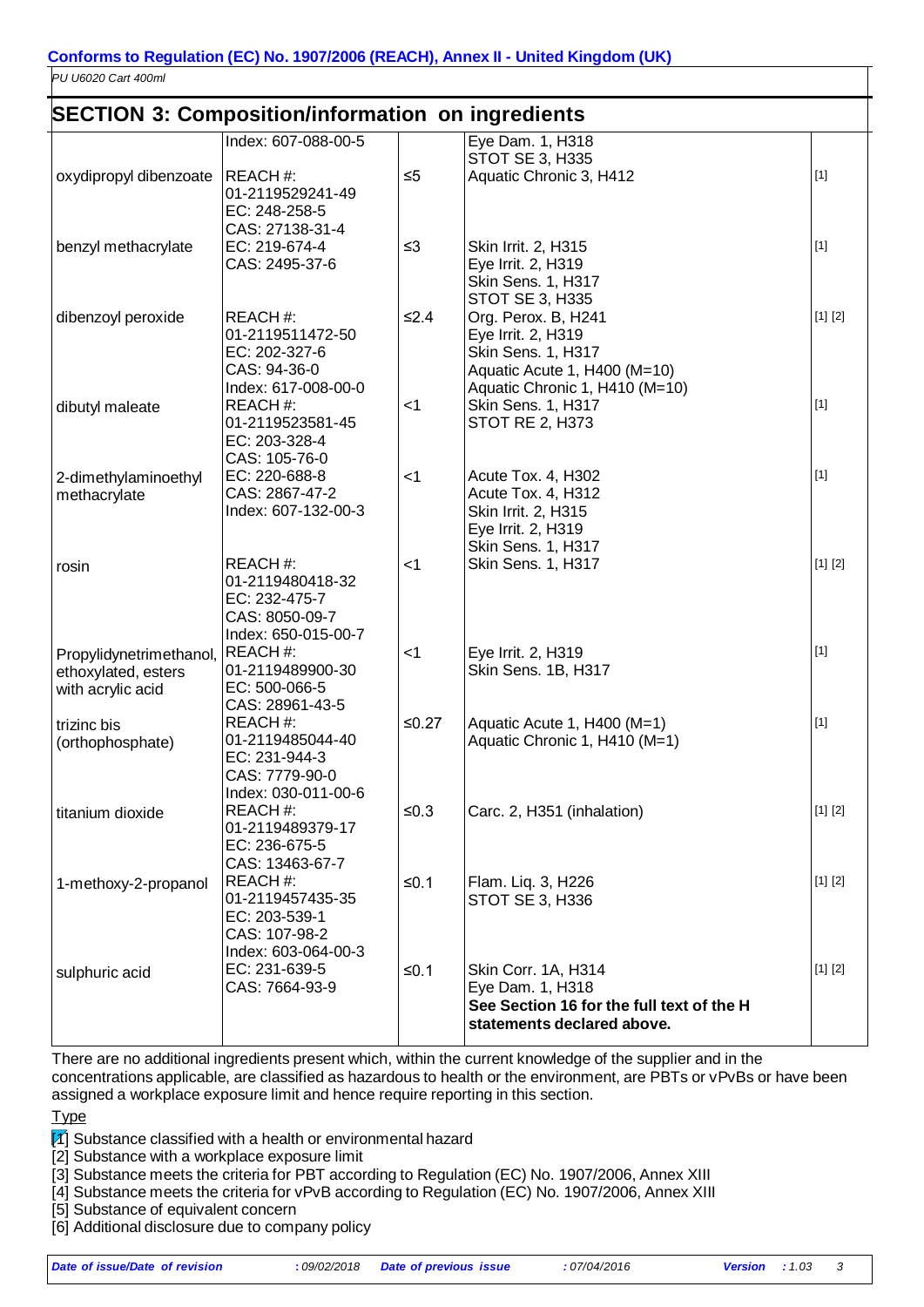## **SECTION 3: Composition/information on ingredients**

Occupational exposure limits, if available, are listed in Section 8.

## **SECTION 4: First aid measures**

| <b>4.1 Description of first aid measures</b> |                                                                                                                                                                                                                                                                                                                                                                                                                                                                                                                                                                                                                                                                                                                                                                                                                                                                                                                |
|----------------------------------------------|----------------------------------------------------------------------------------------------------------------------------------------------------------------------------------------------------------------------------------------------------------------------------------------------------------------------------------------------------------------------------------------------------------------------------------------------------------------------------------------------------------------------------------------------------------------------------------------------------------------------------------------------------------------------------------------------------------------------------------------------------------------------------------------------------------------------------------------------------------------------------------------------------------------|
| <b>Eye contact</b>                           | : Get medical attention immediately. Call a poison center or physician. Immediately<br>flush eyes with plenty of water, occasionally lifting the upper and lower eyelids.<br>Check for and remove any contact lenses. Continue to rinse for at least 10 minutes.<br>Chemical burns must be treated promptly by a physician.                                                                                                                                                                                                                                                                                                                                                                                                                                                                                                                                                                                    |
| <b>Inhalation</b>                            | Get medical attention immediately. Call a poison center or physician. Remove victim<br>to fresh air and keep at rest in a position comfortable for breathing. If it is suspected<br>that fumes are still present, the rescuer should wear an appropriate mask or self-<br>contained breathing apparatus. If not breathing, if breathing is irregular or if<br>respiratory arrest occurs, provide artificial respiration or oxygen by trained personnel.<br>It may be dangerous to the person providing aid to give mouth-to-mouth<br>resuscitation. If unconscious, place in recovery position and get medical attention<br>immediately. Maintain an open airway. Loosen tight clothing such as a collar, tie,<br>belt or waistband. In case of inhalation of decomposition products in a fire,<br>symptoms may be delayed. The exposed person may need to be kept under<br>medical surveillance for 48 hours. |
| <b>Skin contact</b>                          | : Get medical attention immediately. Call a poison center or physician. Wash with<br>plenty of soap and water. Remove contaminated clothing and shoes. Wash<br>contaminated clothing thoroughly with water before removing it, or wear gloves.<br>Continue to rinse for at least 10 minutes. Chemical burns must be treated promptly<br>by a physician. In the event of any complaints or symptoms, avoid further exposure.<br>Wash clothing before reuse. Clean shoes thoroughly before reuse.                                                                                                                                                                                                                                                                                                                                                                                                                |
| <b>Ingestion</b>                             | Get medical attention immediately. Call a poison center or physician. Wash out<br>mouth with water. Remove dentures if any. Remove victim to fresh air and keep at<br>rest in a position comfortable for breathing. If material has been swallowed and the<br>exposed person is conscious, give small quantities of water to drink. Stop if the<br>exposed person feels sick as vomiting may be dangerous. Do not induce vomiting<br>unless directed to do so by medical personnel. If vomiting occurs, the head should<br>be kept low so that vomit does not enter the lungs. Chemical burns must be treated<br>promptly by a physician. Never give anything by mouth to an unconscious person.<br>If unconscious, place in recovery position and get medical attention immediately.<br>Maintain an open airway. Loosen tight clothing such as a collar, tie, belt or<br>waistband.                           |
| <b>Protection of first-aiders</b>            | : No action shall be taken involving any personal risk or without suitable training. If it<br>is suspected that fumes are still present, the rescuer should wear an appropriate<br>mask or self-contained breathing apparatus. It may be dangerous to the person<br>providing aid to give mouth-to-mouth resuscitation. Wash contaminated clothing<br>thoroughly with water before removing it, or wear gloves.                                                                                                                                                                                                                                                                                                                                                                                                                                                                                                |
|                                              | 4.2 Most important symptoms and effects, both acute and delayed                                                                                                                                                                                                                                                                                                                                                                                                                                                                                                                                                                                                                                                                                                                                                                                                                                                |
| <b>Potentialacutehealtheffects</b>           | : Causes serious eye damage.                                                                                                                                                                                                                                                                                                                                                                                                                                                                                                                                                                                                                                                                                                                                                                                                                                                                                   |
| <b>Eye contact</b>                           |                                                                                                                                                                                                                                                                                                                                                                                                                                                                                                                                                                                                                                                                                                                                                                                                                                                                                                                |
| <b>Inhalation</b>                            | : May cause respiratory irritation.                                                                                                                                                                                                                                                                                                                                                                                                                                                                                                                                                                                                                                                                                                                                                                                                                                                                            |

- **Skin contact :** Causes severe burns. May cause an allergic skin reaction.
- **Ingestion :** Severely corrosive to the digestive tract. Causes severe burns.

| Over-exposuresigns/symptoms<br><b>Eye contact</b> | pain<br>watering<br>redness | : Adverse symptoms may include the following:                               |             |                |        |  |
|---------------------------------------------------|-----------------------------|-----------------------------------------------------------------------------|-------------|----------------|--------|--|
| <b>Inhalation</b>                                 | ÷.<br>coughing              | Adverse symptoms may include the following:<br>respiratory tract irritation |             |                |        |  |
| Date of issue/Date of revision                    | :09/02/2018                 | Date of previous issue                                                      | :07/04/2016 | <b>Version</b> | : 1.03 |  |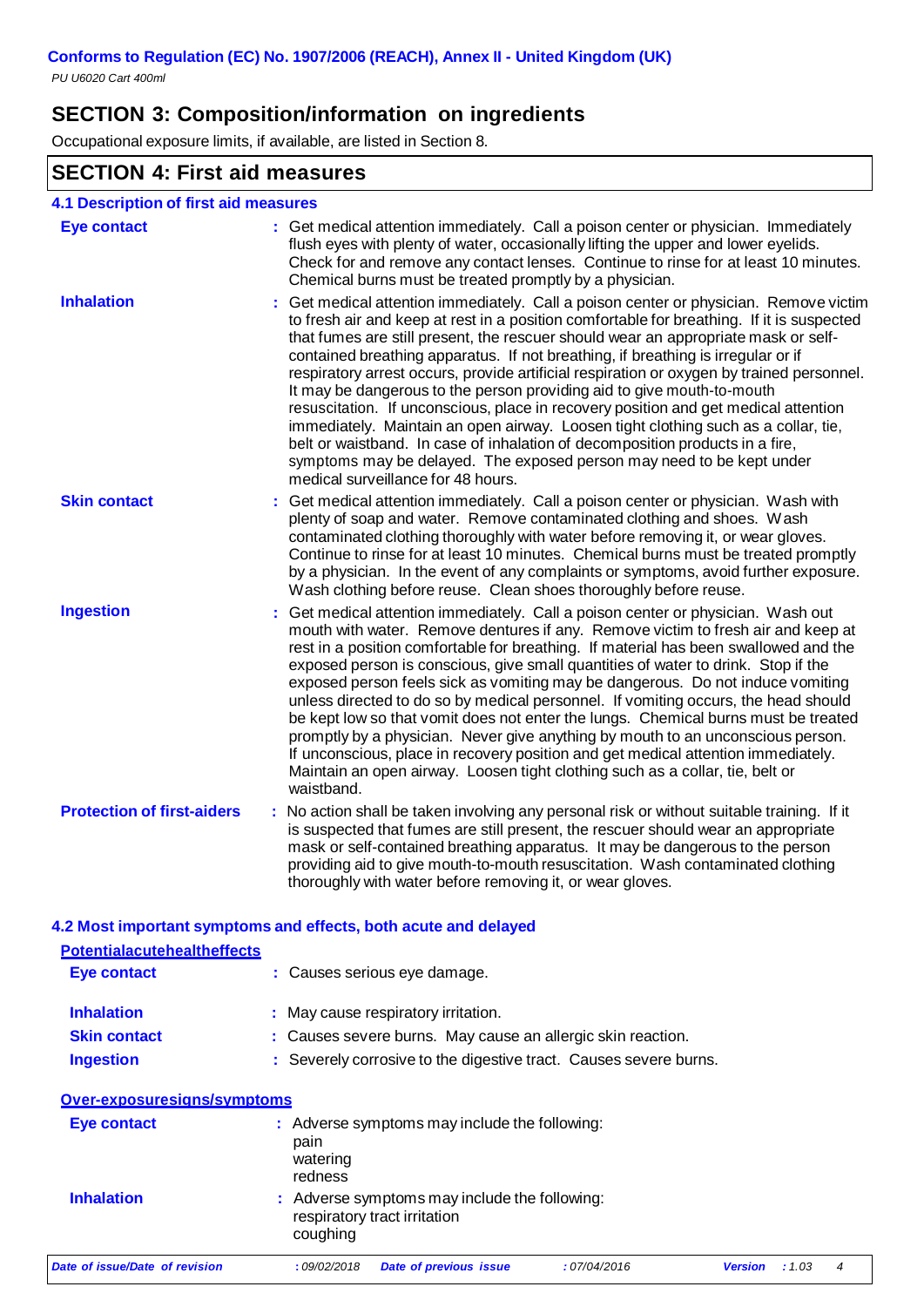## **SECTION 4: First aid measures**

| <b>Skin contact</b> | : Adverse symptoms may include the following:<br>pain or irritation<br>redness<br>blistering may occur |
|---------------------|--------------------------------------------------------------------------------------------------------|
| <b>Ingestion</b>    | : Adverse symptoms may include the following:<br>stomach pains                                         |
|                     | 4.3 Indication of any immediate medical attention and special treatment needed                         |

| <b>Notes to physician</b> | : In case of inhalation of decomposition products in a fire, symptoms may be delayed. |
|---------------------------|---------------------------------------------------------------------------------------|
|                           | The exposed person may need to be kept under medical surveillance for 48 hours.       |

**Specific treatments :** No specific treatment.

## **SECTION 5: Firefighting measures**

| 5.1 Extinguishing media<br><b>Suitable extinguishing</b><br>media | : Use dry chemical, $CO2$ , water spray (fog) or foam.                                                                                                                                                                                                                                                                                                                                                                                       |
|-------------------------------------------------------------------|----------------------------------------------------------------------------------------------------------------------------------------------------------------------------------------------------------------------------------------------------------------------------------------------------------------------------------------------------------------------------------------------------------------------------------------------|
| <b>Unsuitable extinguishing</b><br>media                          | : Do not use water jet.                                                                                                                                                                                                                                                                                                                                                                                                                      |
| 5.2 Special hazards arising from the substance or mixture         |                                                                                                                                                                                                                                                                                                                                                                                                                                              |
| <b>Hazards from the</b><br>substance or mixture                   | <b>Highly flammable liquid and vapour.</b> Runoff to sewer may create fire or explosion<br>hazard. In a fire or if heated, a pressure increase will occur and the container may<br>burst, with the risk of a subsequent explosion. This material is toxic to aquatic life<br>with long lasting effects. Fire water contaminated with this material must be<br>contained and prevented from being discharged to any waterway, sewer or drain. |
| <b>Hazardous thermal</b><br>decomposition products                | Decomposition products may include the following materials:<br>carbon dioxide carbon<br>monoxide nitrogen<br>oxides halogenated<br>compounds                                                                                                                                                                                                                                                                                                 |
| <b>5.3 Advice for firefighters</b>                                |                                                                                                                                                                                                                                                                                                                                                                                                                                              |
| <b>Special protective actions</b><br>for fire-fighters            | : Promptly isolate the scene by removing all persons from the vicinity of the incident if<br>there is a fire. No action shall be taken involving any personal risk or without<br>suitable training. Move containers from fire area if this can be done without risk.<br>Use water spray to keep fire-exposed containers cool.                                                                                                                |
| <b>Special protective</b><br>equipment for fire-fighters          | Fire-fighters should wear appropriate protective equipment and self-contained<br>breathing apparatus (SCBA) with a full face-piece operated in positive pressure<br>mode. Clothing for fire-fighters (including helmets, protective boots and gloves)<br>conforming to European standard EN 469 will provide a basic level of protection for<br>chemical incidents.                                                                          |

## **SECTION 6: Accidental release measures**

|                                |    | 6.1 Personal precautions, protective equipment and emergency procedures                                                                                                                                                                                                                                                                                                                                                                                                                       |
|--------------------------------|----|-----------------------------------------------------------------------------------------------------------------------------------------------------------------------------------------------------------------------------------------------------------------------------------------------------------------------------------------------------------------------------------------------------------------------------------------------------------------------------------------------|
| For non-emergency<br>personnel |    | : No action shall be taken involving any personal risk or without suitable training.<br>Evacuate surrounding areas. Keep unnecessary and unprotected personnel from<br>entering. Do not touch or walk through spilt material. Shut off all ignition sources.<br>No flares, smoking or flames in hazard area. Do not breathe vapour or mist.<br>Provide adequate ventilation. Wear appropriate respirator when ventilation is<br>inadequate. Put on appropriate personal protective equipment. |
| For emergency responders       | ÷. | If specialised clothing is required to deal with the spillage, take note of any<br>information in Section 8 on suitable and unsuitable materials. See also the<br>information in "For non-emergency personnel".                                                                                                                                                                                                                                                                               |

*Date of issue/Date of revision* **:** *09/02/2018 Date of previous issue : 07/04/2016 Version : 1.03 5*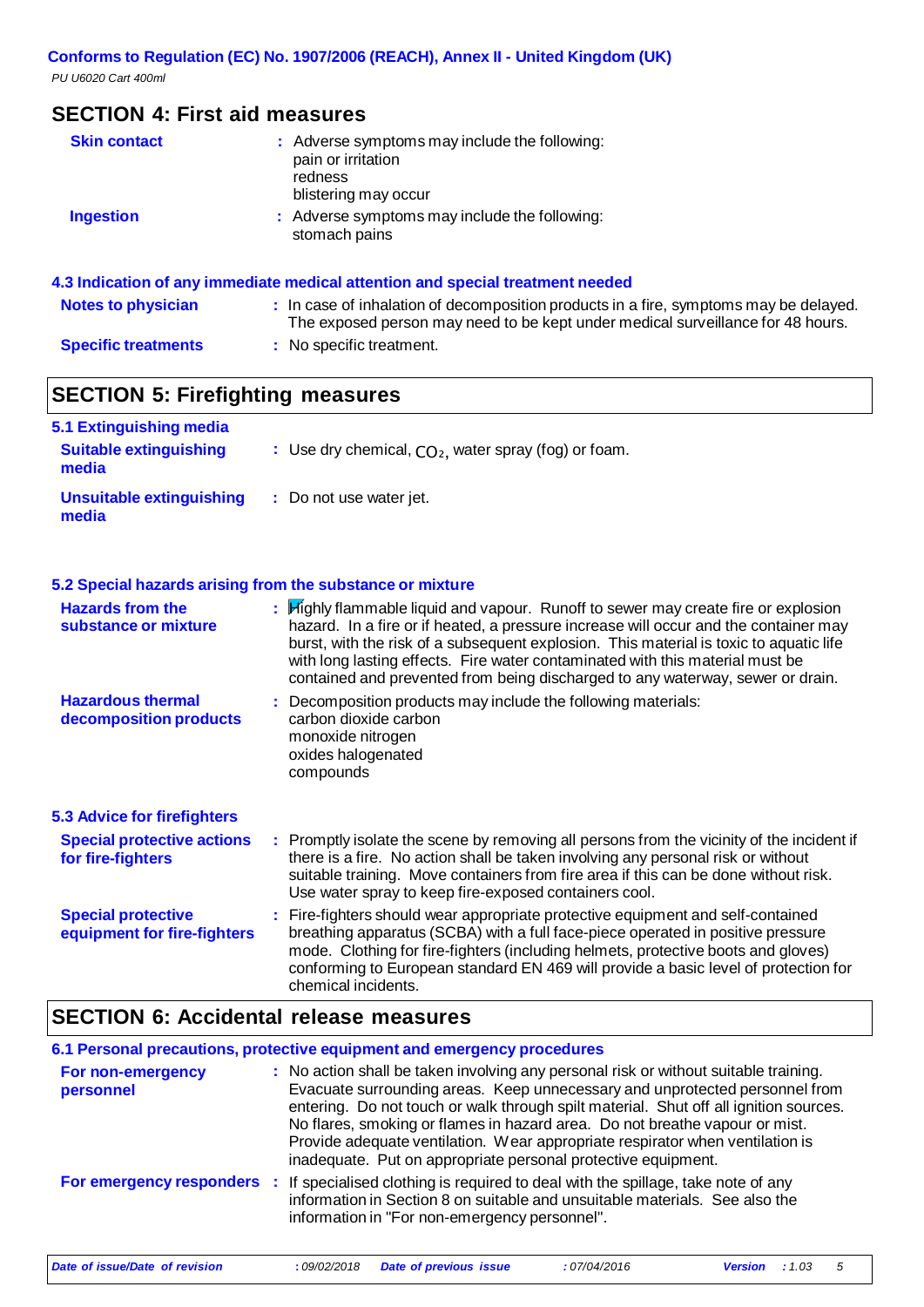#### **SECTION 6: Accidental release measures**

| <b>6.2 Environmental</b> | : Avoid dispersal of spilt material and runoff and contact with soil, waterways, drains |
|--------------------------|-----------------------------------------------------------------------------------------|
| <b>precautions</b>       | and sewers. Inform the relevant authorities if the product has caused environmental     |
|                          | pollution (sewers, waterways, soil or air). Water polluting material. May be harmful    |
|                          | to the environment if released in large quantities. Collect spillage.                   |

#### **6.3 Methods and material for containment and cleaning up**

| <b>Small spill</b>                               | : Stop leak if without risk. Move containers from spill area. Use spark-proof tools and<br>explosion-proof equipment. Dilute with water and mop up if water-soluble.<br>Alternatively, or if water-insoluble, absorb with an inert dry material and place in an<br>appropriate waste disposal container. Dispose of via a licensed waste disposal<br>contractor.                                                                                                                                                                                                                                                                                           |
|--------------------------------------------------|------------------------------------------------------------------------------------------------------------------------------------------------------------------------------------------------------------------------------------------------------------------------------------------------------------------------------------------------------------------------------------------------------------------------------------------------------------------------------------------------------------------------------------------------------------------------------------------------------------------------------------------------------------|
| <b>Large spill</b>                               | : Stop leak if without risk. Move containers from spill area. Use spark-proof tools and<br>explosion-proof equipment. Approach the release from upwind. Prevent entry into<br>sewers, water courses, basements or confined areas. Wash spillages into an<br>effluent treatment plant or proceed as follows. Contain and collect spillage with non-<br>combustible, absorbent material e.g. sand, earth, vermiculite or diatomaceous earth<br>and place in container for disposal according to local regulations. Dispose of via a<br>licensed waste disposal contractor. Contaminated absorbent material may pose the<br>same hazard as the spilt product. |
| <b>6.4 Reference to other</b><br><b>sections</b> | : See Section 1 for emergency contact information.<br>See Section 8 for information on appropriate personal protective equipment.<br>See Section 13 for additional waste treatment information.                                                                                                                                                                                                                                                                                                                                                                                                                                                            |

## **SECTION 7: Handling and storage**

The information in this section contains generic advice and guidance. The list of Identified Uses in Section 1 should be consulted for any available use-specific information provided in the Exposure Scenario(s).

#### **7.1 Precautions for safe handling**

| <b>Protective measures</b>                       | : Put on appropriate personal protective equipment (see Section 8). Persons with a<br>history of skin sensitization problems should not be employed in any process in<br>which this product is used. Do not get in eyes or on skin or clothing. Do not breathe<br>vapour or mist. Do not ingest. Avoid release to the environment. Use only with<br>adequate ventilation. Wear appropriate respirator when ventilation is inadequate.<br>Do not enter storage areas and confined spaces unless adequately ventilated. Keep<br>in the original container or an approved alternative made from a compatible material,<br>kept tightly closed when not in use. Store and use away from heat, sparks, open<br>flame or any other ignition source. Use explosion-proof electrical (ventilating, lighting<br>and material handling) equipment. Use only non-sparking tools. Take precautionary<br>measures against electrostatic discharges. Empty containers retain product residue<br>and can be hazardous. Do not reuse container. |
|--------------------------------------------------|---------------------------------------------------------------------------------------------------------------------------------------------------------------------------------------------------------------------------------------------------------------------------------------------------------------------------------------------------------------------------------------------------------------------------------------------------------------------------------------------------------------------------------------------------------------------------------------------------------------------------------------------------------------------------------------------------------------------------------------------------------------------------------------------------------------------------------------------------------------------------------------------------------------------------------------------------------------------------------------------------------------------------------|
| <b>Advice on general</b><br>occupational hygiene | : Eating, drinking and smoking should be prohibited in areas where this material is<br>handled, stored and processed. Workers should wash hands and face before<br>eating, drinking and smoking. Remove contaminated clothing and protective<br>equipment before entering eating areas. See also Section 8 for additional<br>information on hygiene measures.                                                                                                                                                                                                                                                                                                                                                                                                                                                                                                                                                                                                                                                                   |

#### **7.2 Conditions for safe storage, including any incompatibilities**

Store in accordance with local regulations. Store in a segregated and approved area. Store in original container protected from direct sunlight in a dry, cool and well-ventilated area, away from incompatible materials (see Section 10) and food and drink. Store locked up. Eliminate all ignition sources. Separate from oxidizing materials. Keep container tightly closed and sealed until ready for use. Containers that have been opened must be carefully resealed and kept upright to prevent leakage. Do not store in unlabelled containers. Use appropriate containment to avoid environmental contamination.

#### **SevesoDirective-Reportingthresholds(intonnes)**

**Dangercriteria**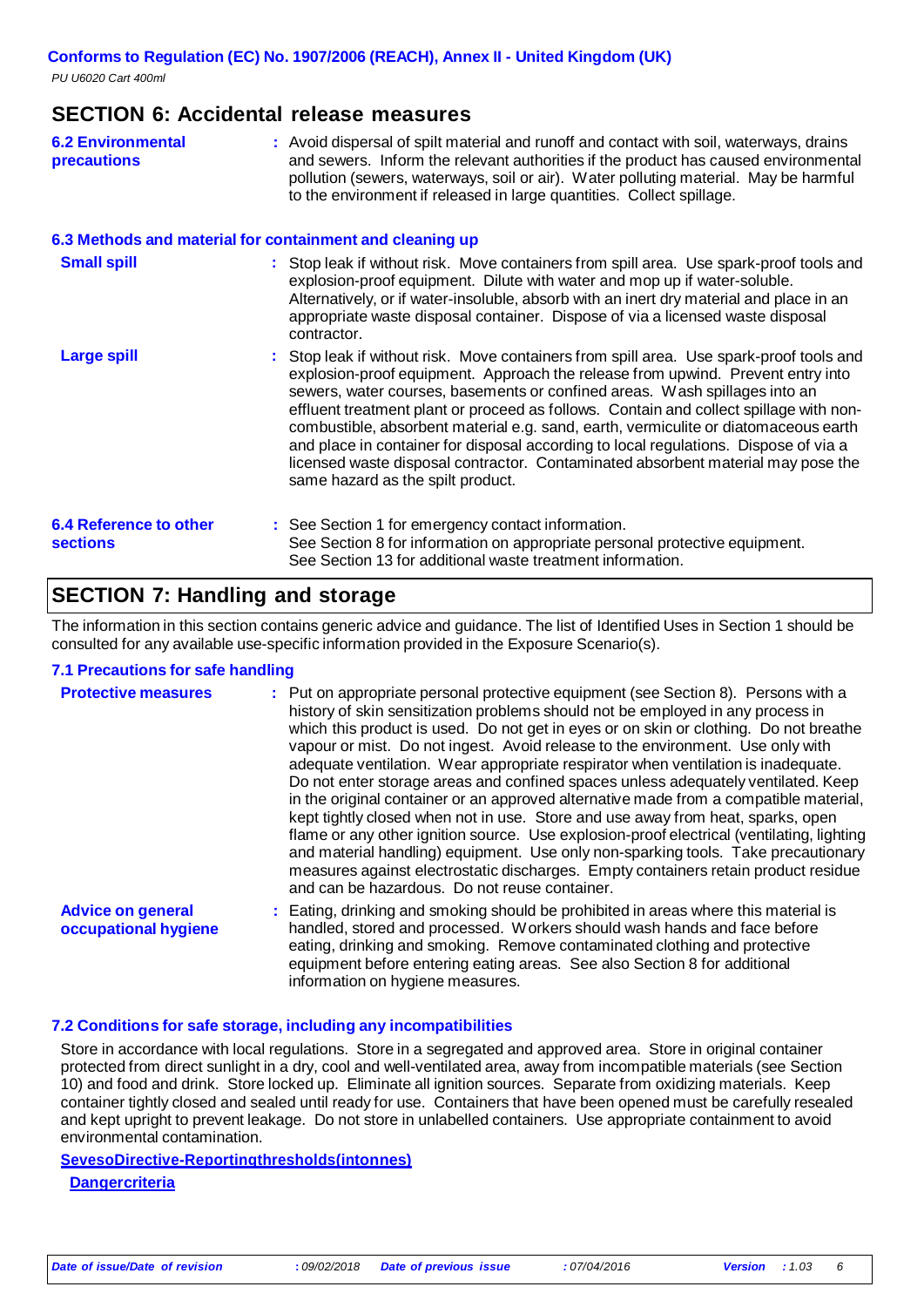| <b>SECTION 7: Handling and storage</b> |                                                                                                                     |                                                            |              |  |
|----------------------------------------|---------------------------------------------------------------------------------------------------------------------|------------------------------------------------------------|--------------|--|
|                                        | <b>Category</b>                                                                                                     | Notification and MAPP Safety report threshold<br>threshold |              |  |
|                                        | P5c: Flammable liquids 2 and 3 not falling under P5a or P5b<br>E2: Hazardous to the aquatic environment - Chronic 2 | 5000<br>200                                                | 50000<br>500 |  |

| 7.3 Specific end use(s)                               |                  |
|-------------------------------------------------------|------------------|
| <b>Recommendations</b>                                | : Not available. |
| <b>Industrial sector specific</b><br><b>solutions</b> | : Not available. |

## **SECTION 8: Exposure controls/personal protection**

The list of Identified Uses in Section 1 should be consulted for any available use-specific information provided in the Exposure Scenario(s).

#### **8.1 Control parameters**

#### **Occupationalexposurelimits**

| <b>Product/ingredient name</b> | <b>Exposure limit values</b>                                                                          |
|--------------------------------|-------------------------------------------------------------------------------------------------------|
| methyl methacrylate            | EH40/2005 WELs (United Kingdom (UK), 12/2011).                                                        |
|                                | STEL: 416 mg/m <sup>3</sup> 15 minutes.                                                               |
|                                | STEL: 100 ppm 15 minutes.                                                                             |
|                                | TWA: 208 mg/m <sup>3</sup> 8 hours.                                                                   |
|                                | TWA: 50 ppm 8 hours.                                                                                  |
| methacrylic acid               | EH40/2005 WELs (United Kingdom (UK), 12/2011).                                                        |
|                                | STEL: 143 mg/m <sup>3</sup> 15 minutes.                                                               |
|                                | STEL: 40 ppm 15 minutes.                                                                              |
|                                | TWA: $72 \text{ mg/m}^3$ 8 hours.                                                                     |
|                                | TWA: 20 ppm 8 hours.                                                                                  |
| dibenzoyl peroxide             | EH40/2005 WELs (United Kingdom (UK), 12/2011).                                                        |
|                                | TWA: $5 \text{ mg/m}^3$ 8 hours.                                                                      |
| rosin                          | EH40/2005 WELs (United Kingdom (UK), 12/2011). Inhalation                                             |
|                                | sensitiser.                                                                                           |
|                                | STEL: 0.15 mg/m <sup>3</sup> 15 minutes. Form: Fume                                                   |
|                                | TWA: 0.05 mg/m <sup>3</sup> 8 hours. Form: Fume                                                       |
| titanium dioxide               | EH40/2005 WELs (United Kingdom (UK), 12/2011).                                                        |
|                                | TWA: 10 mg/m <sup>3</sup> 8 hours. Form: inhalable dust                                               |
|                                | TWA: 4 mg/m <sup>3</sup> 8 hours. Form: respirable dust                                               |
| 1-methoxy-2-propanol           | EH40/2005 WELs (United Kingdom (UK), 12/2011). Absorbed                                               |
|                                | through skin.                                                                                         |
|                                | STEL: 560 mg/m <sup>3</sup> 15 minutes.                                                               |
|                                | STEL: 150 ppm 15 minutes.                                                                             |
|                                | TWA: 375 mg/m <sup>3</sup> 8 hours.                                                                   |
|                                | TWA: 100 ppm 8 hours.                                                                                 |
| sulphuric acid                 | EH40/2005 WELs (United Kingdom (UK), 12/2011).<br>TWA: 0.05 mg/m <sup>3</sup> 8 hours. Form: Solution |

| <b>Recommended monitoring</b><br>procedures |  | : If this product contains ingredients with exposure limits, personal, workplace<br>atmosphere or biological monitoring may be required to determine the effectiveness<br>of the ventilation or other control measures and/or the necessity to use respiratory<br>protective equipment. Reference should be made to monitoring standards, such as<br>the following: European Standard EN 689 (Workplace atmospheres - Guidance for<br>the assessment of exposure by inhalation to chemical agents for comparison with<br>limit values and measurement strategy) European Standard EN 14042 (Workplace<br>atmospheres - Guide for the application and use of procedures for the assessment<br>of exposure to chemical and biological agents) European Standard EN 482<br>(Workplace atmospheres - General requirements for the performance of procedures<br>for the measurement of chemical agents) Reference to national guidance |
|---------------------------------------------|--|-----------------------------------------------------------------------------------------------------------------------------------------------------------------------------------------------------------------------------------------------------------------------------------------------------------------------------------------------------------------------------------------------------------------------------------------------------------------------------------------------------------------------------------------------------------------------------------------------------------------------------------------------------------------------------------------------------------------------------------------------------------------------------------------------------------------------------------------------------------------------------------------------------------------------------------|
|---------------------------------------------|--|-----------------------------------------------------------------------------------------------------------------------------------------------------------------------------------------------------------------------------------------------------------------------------------------------------------------------------------------------------------------------------------------------------------------------------------------------------------------------------------------------------------------------------------------------------------------------------------------------------------------------------------------------------------------------------------------------------------------------------------------------------------------------------------------------------------------------------------------------------------------------------------------------------------------------------------|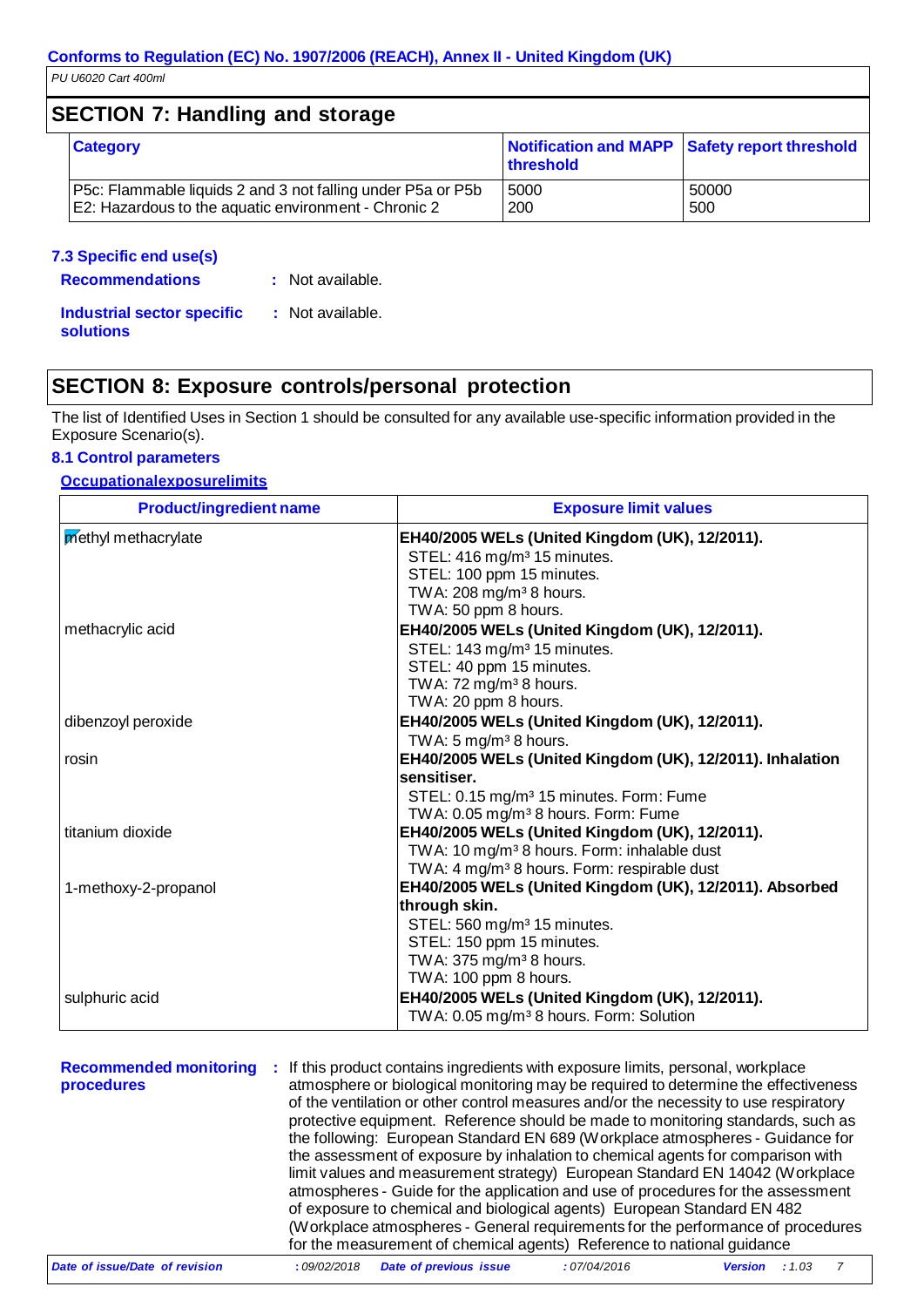documents for methods for the determination of hazardous substances will also be required.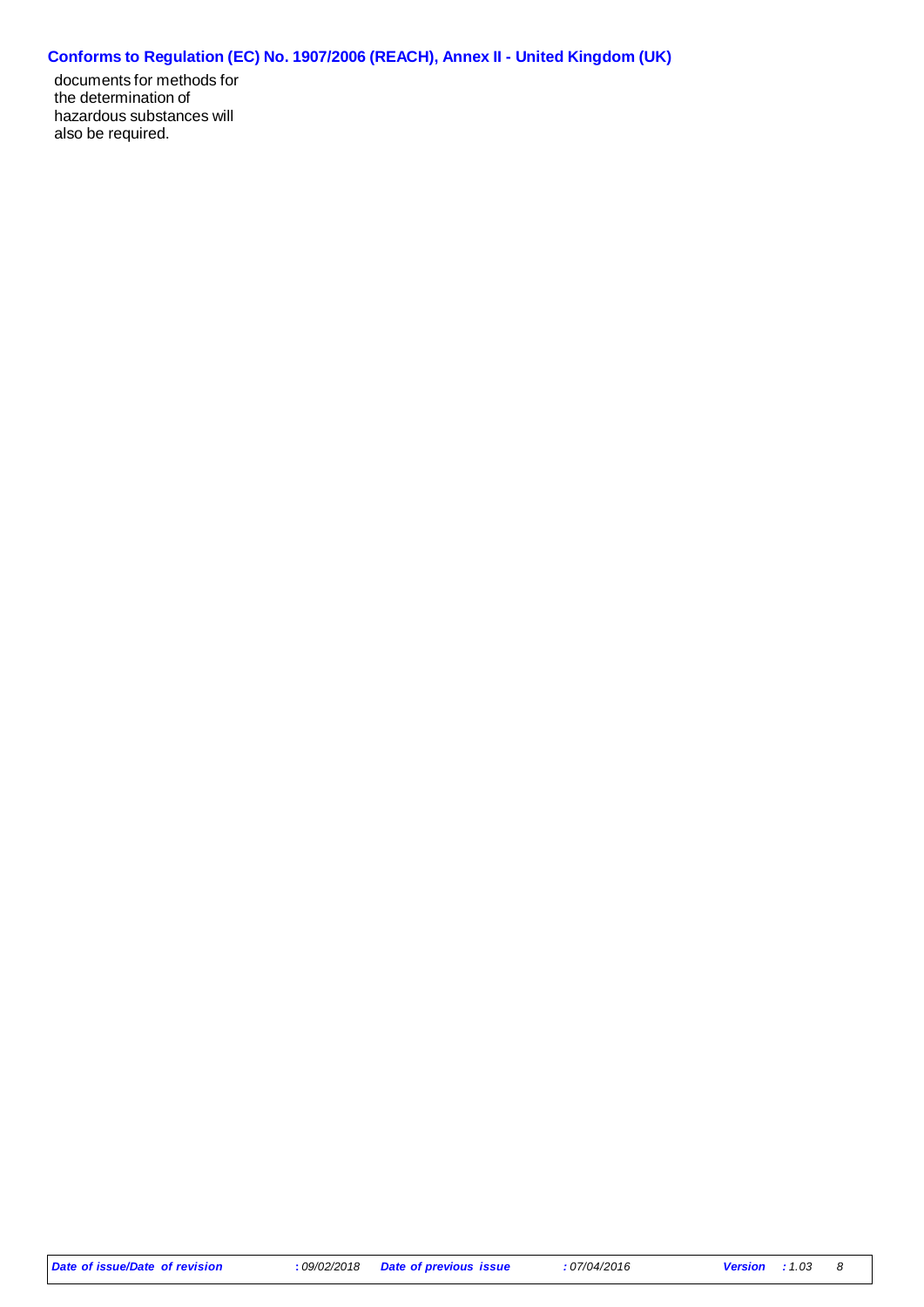## **SECTION 8: Exposure controls/personal protection**

## **DNELs/DMELs**

| <b>Product/ingredient name</b> | <b>Type</b> | <b>Exposure</b>          | <b>Value</b>                     | <b>Population</b> | <b>Effects</b> |
|--------------------------------|-------------|--------------------------|----------------------------------|-------------------|----------------|
| methacrylic acid               | <b>DNEL</b> | Long term<br>Inhalation  | 88 mg/m <sup>3</sup>             | Workers           | Local          |
|                                | <b>DNEL</b> | Long term<br>Inhalation  | 29.6 mg/m <sup>3</sup>           | Workers           | Systemic       |
|                                | <b>DNEL</b> | Long term Dermal         | $4.25$ mg/<br>kg bw/day          | Workers           | Systemic       |
|                                | <b>DNEL</b> | Long term<br>Inhalation  | 6.55 mg/m <sup>3</sup>           | Consumers         | Local          |
|                                | <b>DNEL</b> | Long term<br>Inhalation  | $6.3$ mg/m <sup>3</sup>          | Consumers         | Systemic       |
|                                | <b>DNEL</b> | Long term Dermal         | $2.55$ mg/<br>kg bw/day          | Consumers         | Systemic       |
| oxydipropyl dibenzoate         | <b>DNEL</b> | Short term Dermal        | $170$ mg/kg<br>bw/day            | Workers           | Systemic       |
|                                | <b>DNEL</b> | Long term Dermal         | 10 mg/kg<br>bw/day               | Workers           | Systemic       |
|                                | <b>DNEL</b> | Long term<br>Inhalation  | $8.8$ mg/m <sup>3</sup>          | Workers           | Systemic       |
|                                | <b>DNEL</b> | Short term Dermal        | 80 mg/kg<br>bw/day               | Consumers         | Systemic       |
|                                | <b>DNEL</b> | Short term<br>Inhalation | $8.7 \text{ mg/m}^3$             | Consumers         | Systemic       |
|                                | <b>DNEL</b> | Short term Oral          | 80 mg/kg<br>bw/day               | Consumers         | Systemic       |
|                                | <b>DNEL</b> | Long term Dermal         | $0.22$ mg/<br>kg bw/day          | Consumers         | Systemic       |
|                                | <b>DNEL</b> | Long term Oral           | 5 mg/kg<br>bw/day                | Consumers         | Systemic       |
|                                | <b>DNEL</b> | Long term<br>Inhalation  | 8.69 mg/m <sup>3</sup>           | Consumers         | Systemic       |
| dibenzoyl peroxide             | <b>DNEL</b> | Long term<br>Inhalation  | 11.75 mg/<br>m <sup>3</sup>      | Workers           | Systemic       |
|                                | <b>DNEL</b> | Long term Dermal         | $6.6$ mg/kg<br>bw/day            | Workers           | Systemic       |
|                                | <b>DNEL</b> | Long term<br>Inhalation  | $2.9$ mg/m <sup>3</sup>          | Consumers         | Systemic       |
|                                | <b>DNEL</b> | Long term Dermal         | $3.3 \,\mathrm{mg/kg}$<br>bw/day | Consumers         | Systemic       |
|                                | <b>DNEL</b> | Long term Oral           | $1.65$ mg/<br>kg bw/day          | Consumers         | Systemic       |
| rosin                          | <b>DNEL</b> | Long term Dermal         | 25 mg/kg<br>bw/day               | Workers           |                |
|                                | <b>DNEL</b> | Long term<br>Inhalation  | 176.32 mg/<br>m <sup>3</sup>     | Workers           |                |
|                                | <b>DNEL</b> | Long term Dermal         | $15 \text{ mg/kg}$<br>bw/day     | Consumers         |                |
|                                | <b>DNEL</b> | Long term<br>Inhalation  | 52.174 mg/<br>m <sup>3</sup>     | Consumers         |                |
|                                | <b>DNEL</b> | Long term Oral           | 15 mg/kg<br>bw/day               | Consumers         |                |
| titanium dioxide               | <b>DNEL</b> | Long term<br>Inhalation  | $10 \text{ mg/m}^3$              | Workers           | Local          |

#### **PNECs**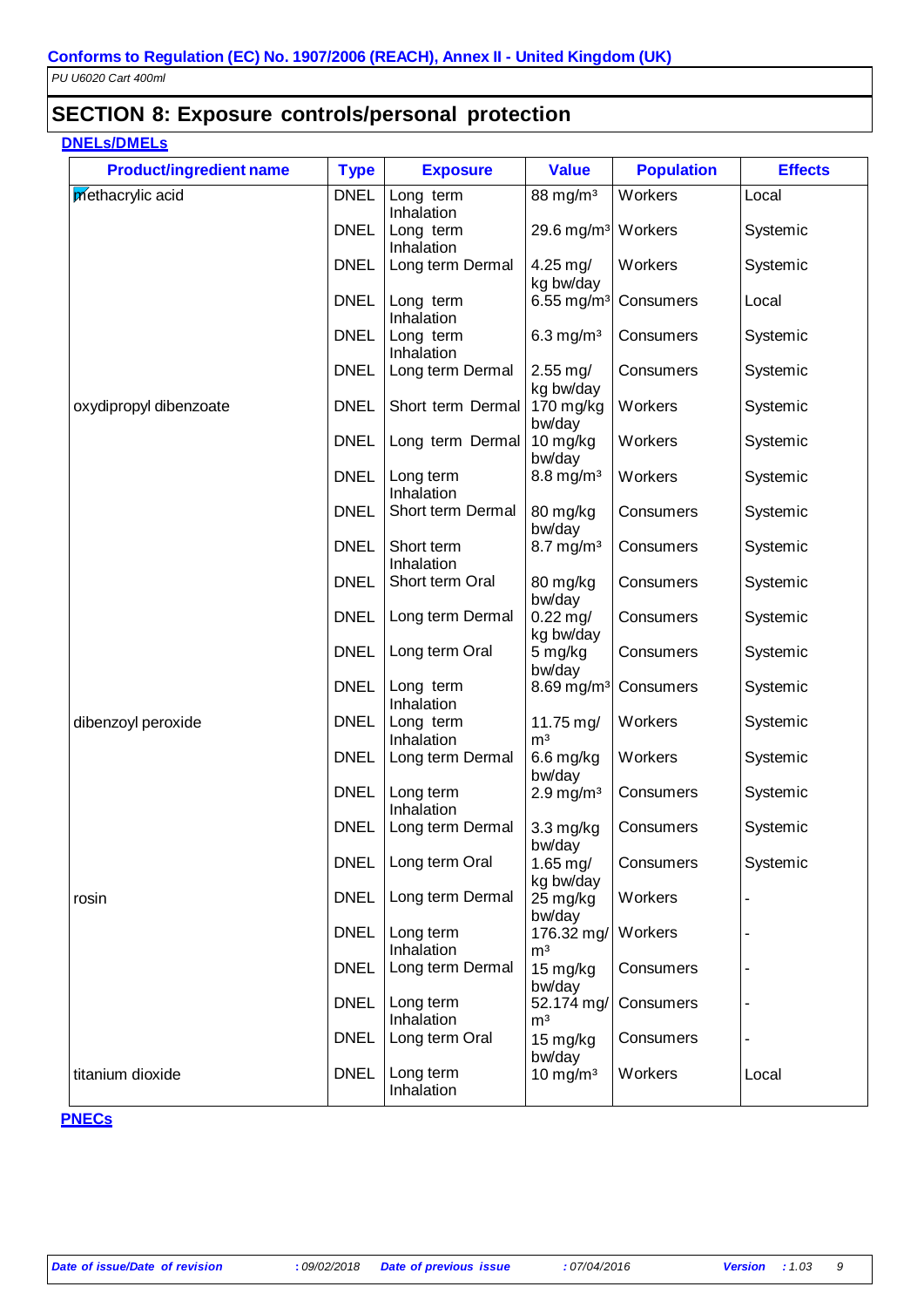| <b>Product/ingredient name</b> | <b>Compartment Detail</b> | <b>Value</b>   | <b>Method Detail</b> |
|--------------------------------|---------------------------|----------------|----------------------|
| methacrylic acid               | Fresh water               | $0.82$ mg/l    |                      |
|                                | Marine water              | $0.82$ mg/l    |                      |
| oxydipropyl dibenzoate         | Fresh water               | 0.0037 mg/l    |                      |
|                                | Marine water              | 0.00037 mg/l   |                      |
|                                | Fresh water sediment      | $1.49$ mg/kg   |                      |
|                                | Marine water sediment     | $0.149$ mg/kg  |                      |
|                                | Soil                      | 1 mg/kg        |                      |
|                                | Sewage Treatment          | 10 mg/kg       |                      |
|                                | Plant                     |                |                      |
| dibenzoyl peroxide             | <b>Fresh water Marine</b> | 0.000602 mg/l  |                      |
|                                | water Sewage              | 0.0000602 mg/l |                      |
|                                | Treatment                 | $0.35$ mg/l    |                      |
|                                | Plant                     |                |                      |
|                                | Fresh water sediment      | 0.338 mg/kg    |                      |
|                                | Soil                      | 0.0758 mg/kg   |                      |
| rosin                          | <b>Fresh water Marine</b> | $0.005$ mg/l   |                      |
|                                | water Sewage              | $0.0005$ mg/l  |                      |
|                                | <b>Treatment Plant</b>    | 1000 mg/l      |                      |
|                                | Fresh water sediment      |                |                      |
|                                | Marine water sediment     | 108 mg/kg dwt  |                      |
|                                | Soil                      | 10.8 mg/kg dwt |                      |
|                                | Fresh water               | 21.4 mg/kg dwt |                      |
| titanium dioxide               | Marine water              | $0.127$ mg/l   |                      |
|                                | Fresh water sediment      | $\geq 1$ mg/l  |                      |
|                                | Marine water sediment     | ≥1000 mg/l     |                      |
|                                | Soil                      | $≥100$ mg/l    |                      |
|                                | Sewage Treatment          | 100 mg/l       |                      |
|                                | Plant                     | $≥100$ mg/l    |                      |
|                                |                           |                |                      |

## **SECTION 8: Exposure controls/personal protection**

| <b>8.2 Exposure controls</b>                      |                                                                                                                                                                                                                                                                                                                                                                                                                                                                                                                                                                                                                           |  |  |
|---------------------------------------------------|---------------------------------------------------------------------------------------------------------------------------------------------------------------------------------------------------------------------------------------------------------------------------------------------------------------------------------------------------------------------------------------------------------------------------------------------------------------------------------------------------------------------------------------------------------------------------------------------------------------------------|--|--|
| <b>Appropriate engineering</b><br><b>controls</b> | : Use only with adequate ventilation. Use process enclosures, local exhaust<br>ventilation or other engineering controls to keep worker exposure to airborne<br>contaminants below any recommended or statutory limits. The engineering<br>controls also need to keep gas, vapour or dust concentrations below any lower<br>explosive limits. Use explosion-proof ventilation equipment.                                                                                                                                                                                                                                  |  |  |
| <b>Individualprotectionmeasures</b>               |                                                                                                                                                                                                                                                                                                                                                                                                                                                                                                                                                                                                                           |  |  |
| <b>Hygiene measures</b>                           | : Wash hands, forearms and face thoroughly after handling chemical products, before<br>eating, smoking and using the lavatory and at the end of the working period.<br>Appropriate techniques should be used to remove potentially contaminated clothing.<br>Contaminated work clothing should not be allowed out of the workplace. Wash<br>contaminated clothing before reusing. Ensure that eyewash stations and safety<br>showers are close to the workstation location.                                                                                                                                               |  |  |
| <b>Eye/face protection</b>                        | : Safety eyewear complying with an approved standard should be used when a risk<br>assessment indicates this is necessary to avoid exposure to liquid splashes, mists,<br>gases or dusts. If contact is possible, the following protection should be worn,<br>unless the assessment indicates a higher degree of protection: chemical splash<br>goggles and/or face shield. If inhalation hazards exist, a full-face respirator may be<br>required instead.                                                                                                                                                               |  |  |
| <b>Skinprotection</b>                             |                                                                                                                                                                                                                                                                                                                                                                                                                                                                                                                                                                                                                           |  |  |
| <b>Hand protection</b>                            | : Chemical-resistant, impervious gloves complying with an approved standard should<br>be worn at all times when handling chemical products if a risk assessment indicates<br>this is necessary. Considering the parameters specified by the glove manufacturer,<br>check during use that the gloves are still retaining their protective properties. It<br>should be noted that the time to breakthrough for any glove material may be<br>different for different glove manufacturers. In the case of mixtures, consisting of<br>several substances, the protection time of the gloves cannot be accurately<br>estimated. |  |  |
|                                                   |                                                                                                                                                                                                                                                                                                                                                                                                                                                                                                                                                                                                                           |  |  |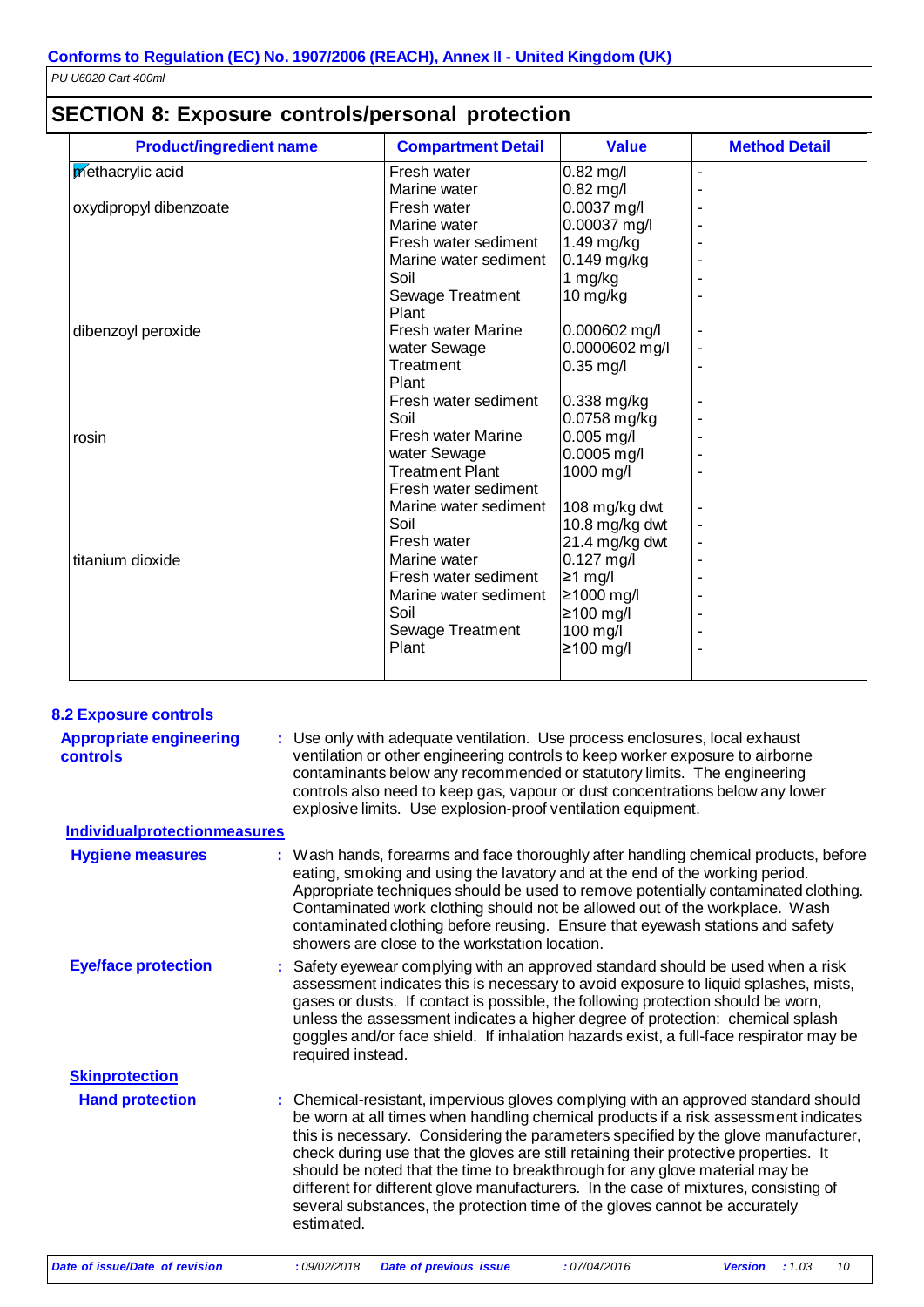## **SECTION 8: Exposure controls/personal protection**

| <b>Body protection</b>                    | : Personal protective equipment for the body should be selected based on the task<br>being performed and the risks involved and should be approved by a specialist<br>before handling this product. When there is a risk of ignition from static electricity,<br>wear anti-static protective clothing. For the greatest protection from static<br>discharges, clothing should include anti-static overalls, boots and gloves. Refer to<br>European Standard EN 1149 for further information on material and design<br>requirements and test methods. |
|-------------------------------------------|------------------------------------------------------------------------------------------------------------------------------------------------------------------------------------------------------------------------------------------------------------------------------------------------------------------------------------------------------------------------------------------------------------------------------------------------------------------------------------------------------------------------------------------------------|
| <b>Other skin protection</b>              | : Appropriate footwear and any additional skin protection measures should be<br>selected based on the task being performed and the risks involved and should be<br>approved by a specialist before handling this product.                                                                                                                                                                                                                                                                                                                            |
| <b>Respiratory protection</b>             | : Based on the hazard and potential for exposure, select a respirator that meets the<br>appropriate standard or certification. Respirators must be used according to a<br>respiratory protection program to ensure proper fitting, training, and other important<br>aspects of use.                                                                                                                                                                                                                                                                  |
| <b>Environmental exposure</b><br>controls | : Emissions from ventilation or work process equipment should be checked to<br>ensure they comply with the requirements of environmental protection legislation.<br>In some cases, fume scrubbers, filters or engineering modifications to the process<br>equipment will be necessary to reduce emissions to acceptable levels.                                                                                                                                                                                                                      |

## **SECTION 9: Physical and chemical properties**

| 9.1 Information on basic physical and chemical properties |    |                                                      |
|-----------------------------------------------------------|----|------------------------------------------------------|
| <b>Appearance</b>                                         |    |                                                      |
| <b>Physical state</b>                                     | ř, | Liquid.                                              |
| <b>Colour</b>                                             | ÷. | Off-white.                                           |
| <b>Odour</b>                                              | ÷  | <b>Strong Acrylic</b>                                |
| <b>Odour threshold</b>                                    |    | Not available.                                       |
| pH                                                        | ÷  | Not available.                                       |
| <b>Melting point/freezing point</b>                       | ÷. | Not available.                                       |
| <b>Initial boiling point and</b><br>boiling range         |    | Not available.                                       |
| <b>Flash point</b>                                        | t  | Closed cup: 12°C                                     |
| <b>Evaporation rate</b>                                   |    | Not available.                                       |
| <b>Flammability (solid, gas)</b>                          | t. | Not available.                                       |
| <b>Burning time</b>                                       | t  | Not applicable.                                      |
| <b>Burning rate</b>                                       | ř. | Not applicable.                                      |
| <b>Upper/lower flammability or</b><br>explosive limits    |    | Not available.                                       |
| <b>Vapour pressure</b>                                    | t  | Not available.                                       |
| <b>Vapour density</b>                                     |    | : Not available.                                     |
| <b>Relative density</b>                                   |    | 0.96 to 1.02                                         |
| <b>Solubility(ies)</b>                                    | Ì. | Not available.                                       |
| <b>Solubility in water</b>                                | ÷  | Not available.                                       |
| <b>Partition coefficient: n-octanol/:</b><br>water        |    | Not available.                                       |
| <b>Auto-ignition temperature</b>                          | ř. | Not available.                                       |
| <b>Decomposition temperature</b>                          | ř. | Not available.                                       |
| <b>Viscosity</b>                                          | t  | Kinematic (40 $^{\circ}$ C): >0.4 cm <sup>2</sup> /s |
| <b>Explosive properties</b>                               |    | Not available.                                       |
| <b>Oxidising properties</b>                               |    | Not available.                                       |

*Date of issue/Date of revision* **:** *09/02/2018 Date of previous issue : 07/04/2016 Version : 1.03 11*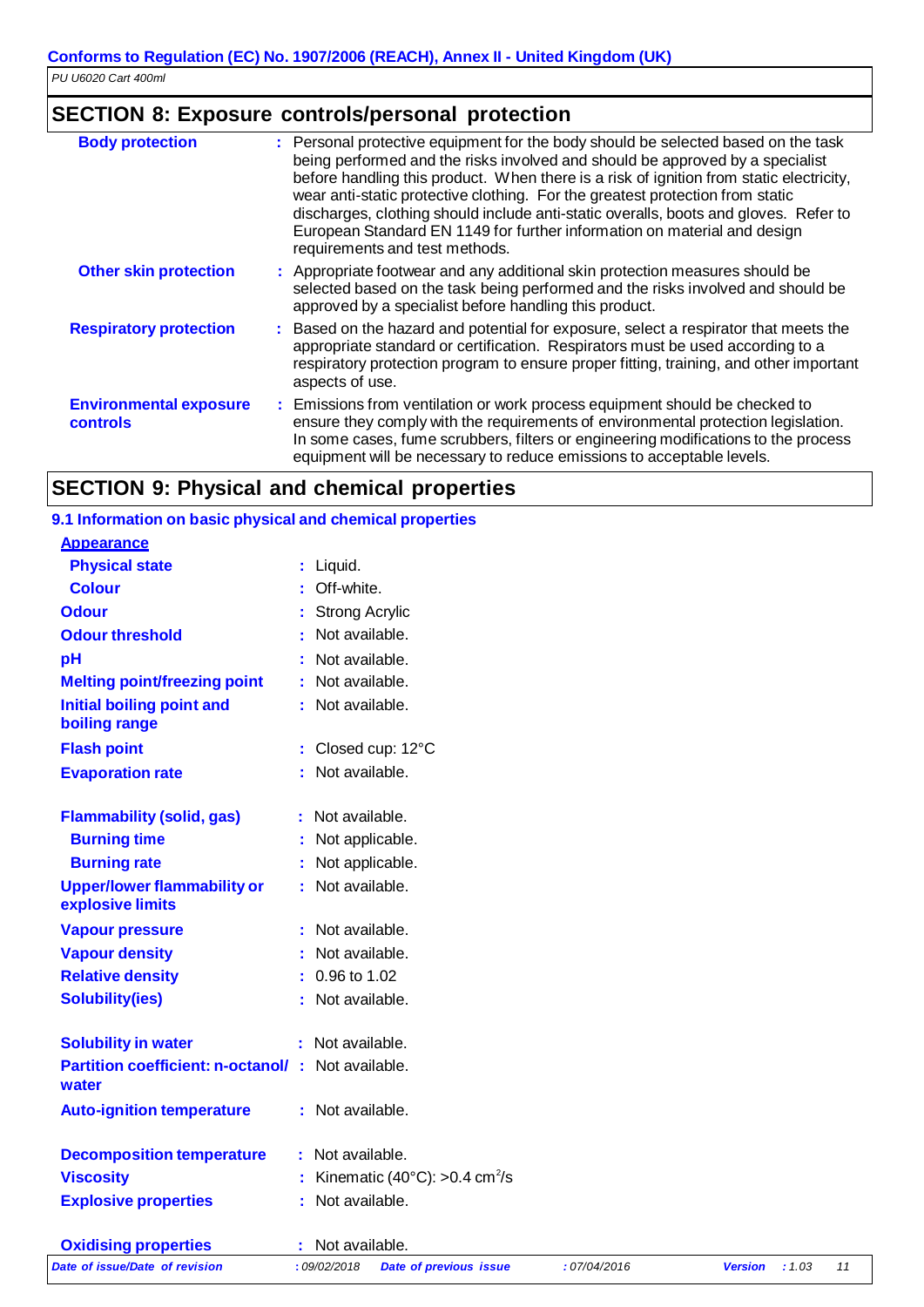## **9.2 Other information**

**Heat of combustion :** Not available.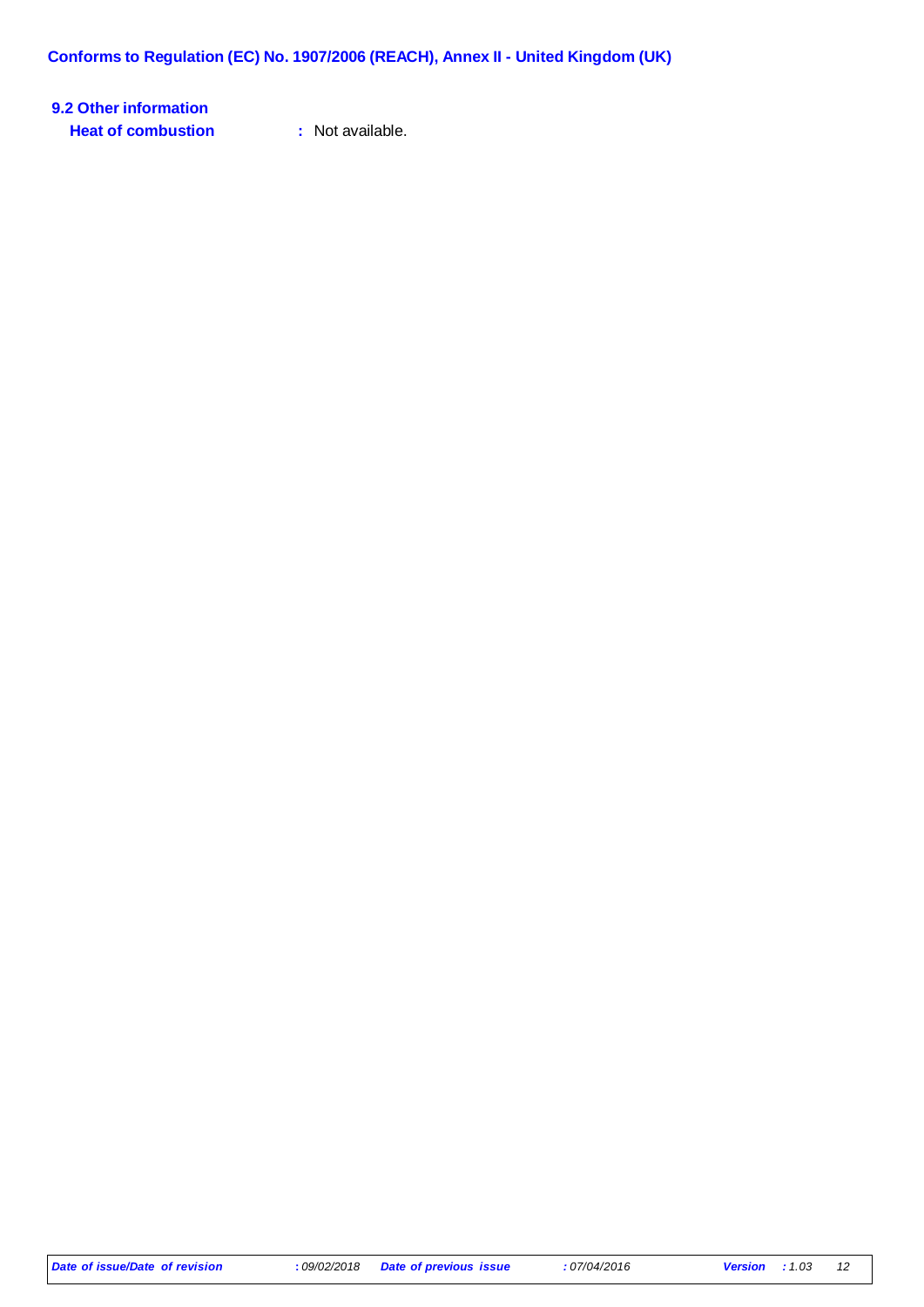*PU U6020 Cart 400ml*

## **SECTION 9: Physical and chemical properties**

| <b>Enclosed space ignition -</b> | Not applicable. |
|----------------------------------|-----------------|
|----------------------------------|-----------------|

**Time equivalent**

No additional information.

| <b>SECTION 10: Stability and reactivity</b>       |  |                                                                                                                                                                              |  |  |
|---------------------------------------------------|--|------------------------------------------------------------------------------------------------------------------------------------------------------------------------------|--|--|
| <b>10.1 Reactivity</b>                            |  | : No specific test data related to reactivity available for this product or its ingredients.                                                                                 |  |  |
| <b>10.2 Chemical stability</b>                    |  | : The product is stable.                                                                                                                                                     |  |  |
| <b>10.3 Possibility of</b><br>hazardous reactions |  | : Under normal conditions of storage and use, hazardous reactions will not occur.                                                                                            |  |  |
| <b>10.4 Conditions to avoid</b>                   |  | : Avoid all possible sources of ignition (spark or flame). Do not pressurise, cut, weld,<br>braze, solder, drill, grind or expose containers to heat or sources of ignition. |  |  |
| <b>10.5 Incompatible materials</b>                |  | Reactive or incompatible with the following materials:<br>oxidizing materials                                                                                                |  |  |
| <b>10.6 Hazardous</b><br>decomposition products   |  | : Under normal conditions of storage and use, hazardous decomposition products<br>should not be produced.                                                                    |  |  |

## **SECTION 11: Toxicological information**

## **11.1 Information on toxicological effects**

**Acutetoxicity**

| <b>Product/ingredient name</b> | <b>Result</b> | <b>Species</b> | <b>Dose</b> | <b>Exposure</b> |
|--------------------------------|---------------|----------------|-------------|-----------------|
|                                |               |                |             |                 |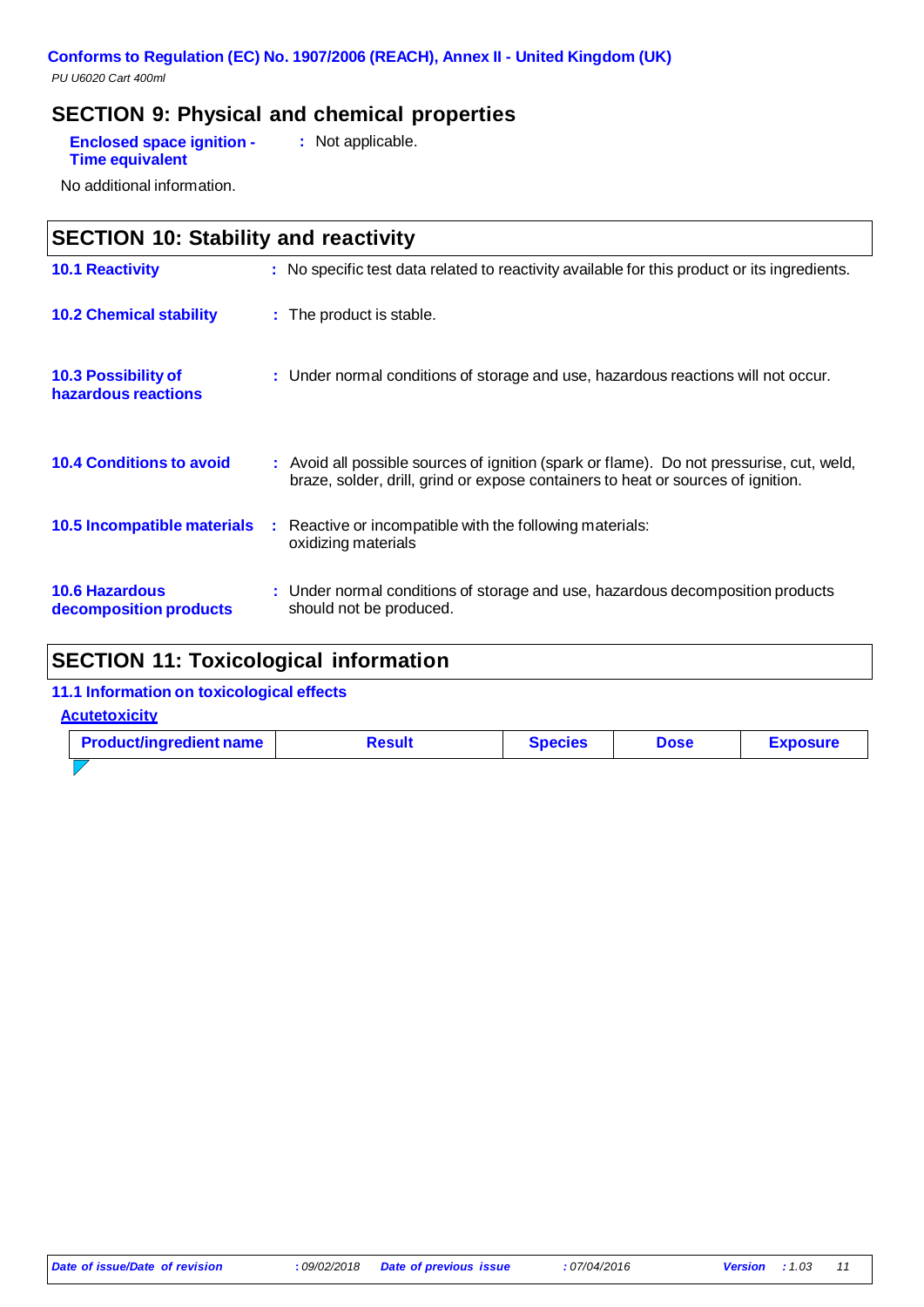| methyl methacrylate       | <b>LC50 Inhalation Vapour</b>    | Rat    | 78000 mg/m <sup>3</sup>    | 4 hours |
|---------------------------|----------------------------------|--------|----------------------------|---------|
|                           | LD50 Dermal                      | Rabbit | >5 g/kg                    |         |
|                           | LD50 Oral                        | Rat    | 7872 mg/kg                 |         |
| methacrylic acid          | LD50 Dermal                      | Rabbit | 500 mg/kg                  |         |
|                           | LD50 Oral                        | Rat    | 1060 mg/kg                 |         |
| oxydipropyl dibenzoate    | LC50 Inhalation Dusts and        | Rat    | $>200$ mg/l                | 4 hours |
|                           | mists                            |        |                            |         |
|                           | LD50 Dermal                      | Rabbit | >2000 mg/kg                |         |
|                           | LD50 Oral                        | Rat    | 3295 mg/kg                 |         |
| dibenzoyl peroxide        | LC50 Inhalation Dusts and        | Rat    | $>24300$ mg/m <sup>3</sup> | 4 hours |
|                           | mists                            |        |                            |         |
|                           | LD50 Oral                        | Rat    | 6400 mg/kg                 |         |
| dibutyl maleate           | LC50 Inhalation Dusts and        | Rat    | $>5$ mg/l                  | 4 hours |
|                           | mists                            |        |                            |         |
|                           | LD50 Dermal                      | Rabbit | $10$ g/kg                  |         |
|                           | LD50 Oral                        | Rat    | 3700 mg/kg                 |         |
| 2-dimethylaminoethyl      | <b>LC50 Inhalation Vapour</b>    | Rat    | 620 mg/m $3$               | 4 hours |
| methacrylate              |                                  |        |                            |         |
|                           | LD50 Oral                        | Rat    | 1751 mg/kg                 |         |
| rosin                     | LD50 Oral                        | Rat    | 7600 mg/kg                 |         |
| Propylidynetrimethanol,   | LD50 Dermal                      | Rabbit | $>13$ g/kg                 |         |
| ethoxylated, esters with  |                                  |        |                            |         |
| acrylic acid              |                                  |        |                            |         |
| titanium dioxide          | <b>LC50 Inhalation Dusts and</b> | Rat    | $>6.8$ mg/l                | 4 hours |
|                           | mists                            |        |                            |         |
|                           | LD50 Oral                        | Rat    | >5000 mg/kg                |         |
| 1-methoxy-2-propanol      | LD50 Dermal                      | Rabbit | 13 g/kg                    |         |
|                           | LD50 Oral                        | Rat    | 6600 mg/kg                 |         |
| sulphuric acid            | LD50 Oral                        | Rat    | 2140 mg/kg                 |         |
| <b>Conclusion/Summary</b> | : Not available.                 |        |                            |         |
|                           |                                  |        |                            |         |

**Acutetoxicityestimates**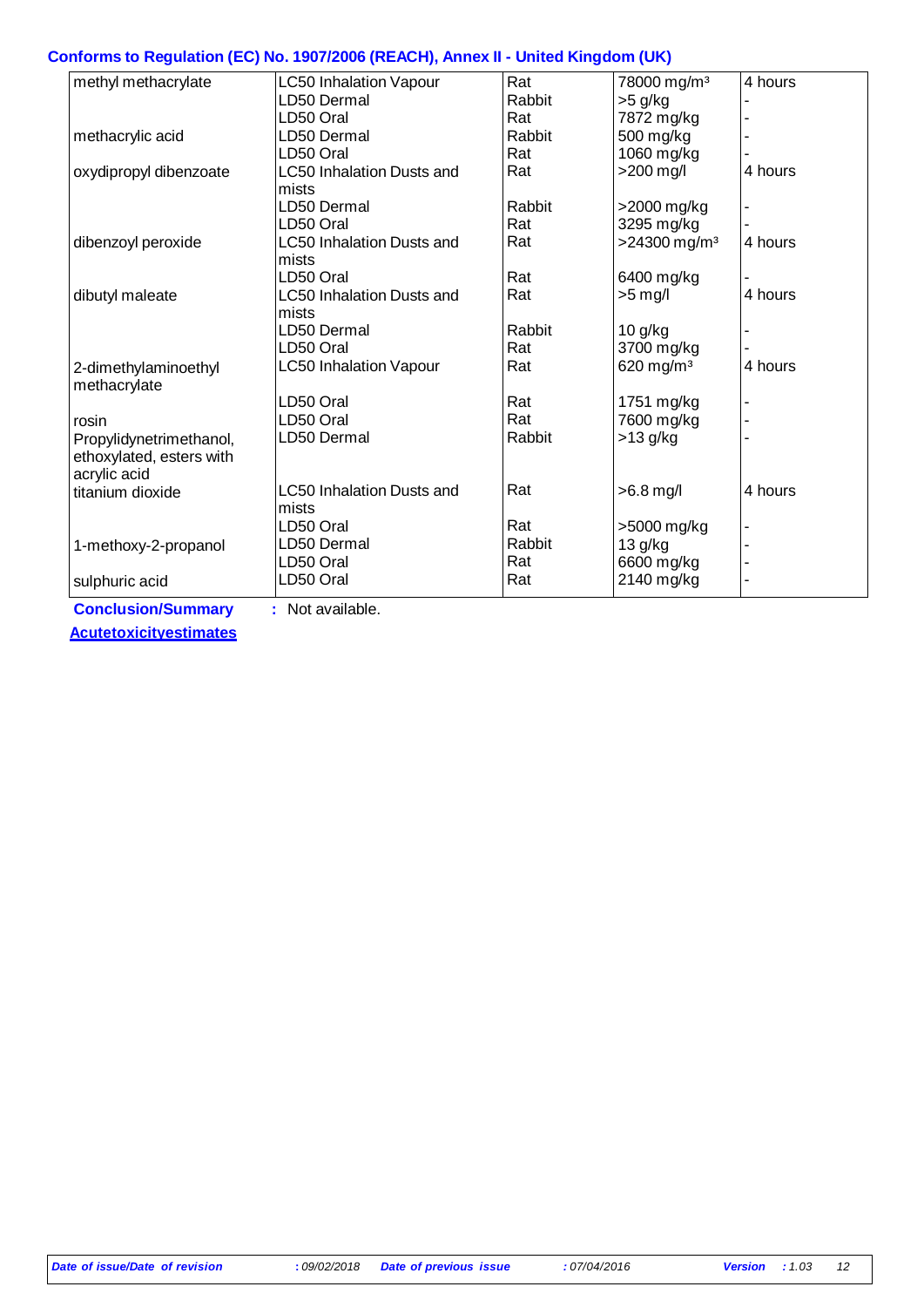## **SECTION 11: Toxicological information**

| <b>Route</b>         | <b>ATE value</b>     |
|----------------------|----------------------|
| $\overline{Q}$ ral   | 11381.6 mg/kg        |
| Dermal               | 4611.2 mg/kg         |
| Inhalation (vapours) | $101.4 \text{ mg/l}$ |

#### **Irritation/Corrosion**

| <b>Product/ingredient name</b>                                      | <b>Result</b>            | <b>Species</b> | <b>Score</b> | <b>Exposure</b>             | <b>Observation</b>       |
|---------------------------------------------------------------------|--------------------------|----------------|--------------|-----------------------------|--------------------------|
| dibutyl maleate                                                     | Skin - Mild irritant     | Rabbit         | ۰            | 500<br>milligrams           |                          |
| Propylidynetrimethanol,<br>ethoxylated, esters with<br>acrylic acid | Eyes - Moderate irritant | Rabbit         | ٠            | 100<br>milligrams           | $\overline{\phantom{0}}$ |
|                                                                     | Skin - Moderate irritant | Rabbit         | ۰            | 500<br>milligrams           | ٠                        |
| 1-methoxy-2-propanol                                                | Skin - Mild irritant     | Rabbit         | ٠            | 500<br>milligrams           | $\overline{\phantom{a}}$ |
| sulphuric acid                                                      | Eyes - Severe irritant   | Rabbit         | ٠            | 250<br>Micrograms           |                          |
|                                                                     | Eyes - Severe irritant   | Rabbit         | ٠            | 0.5 minutes<br>5 milligrams | $\sim$                   |

| <b>Conclusion/Summary</b> | : Not available. |
|---------------------------|------------------|
| <b>Sensitisation</b>      |                  |
| <b>Conclusion/Summary</b> | : Not available. |
| <b>Mutagenicity</b>       |                  |
| <b>Conclusion/Summary</b> | : Not available. |
| <b>Carcinogenicity</b>    |                  |
| <b>Conclusion/Summary</b> | : Not available. |
| Reproductivetoxicity      |                  |
| <b>Conclusion/Summary</b> | : Not available. |
| <u>Teratogenicity</u>     |                  |
| <b>Conclusion/Summary</b> | : Not available. |
|                           |                  |

#### **Specifictargetorgantoxicity(singleexposure)**

| <b>Product/ingredient name</b> | <b>Category</b> | <b>Route of</b><br>exposure | <b>Target organs</b>                   |
|--------------------------------|-----------------|-----------------------------|----------------------------------------|
| methyl methacrylate            | Category 3      | Not applicable.             | Respiratory tract<br>irritation        |
| methacrylic acid               | Category 3      | Not applicable.             | <b>Respiratory tract</b><br>irritation |
| benzyl methacrylate            | Category 3      | Not applicable.             | <b>Respiratory tract</b><br>irritation |

#### **Specifictargetorgantoxicity(repeatedexposure)**

| <b>Product/ingredient name</b> | <b>Category</b> | <b>Route of</b><br>exposure | <b>Target organs</b> |
|--------------------------------|-----------------|-----------------------------|----------------------|
| <b>dibutyl maleate</b>         | Category 2      | Not determined              | Not determined       |

#### **Aspirationhazard**

Not available.

#### **Information on likely routes :** Not available. **of exposure Potentialacute**

**healtheffects Eye contact :**

Causes serious eye damage.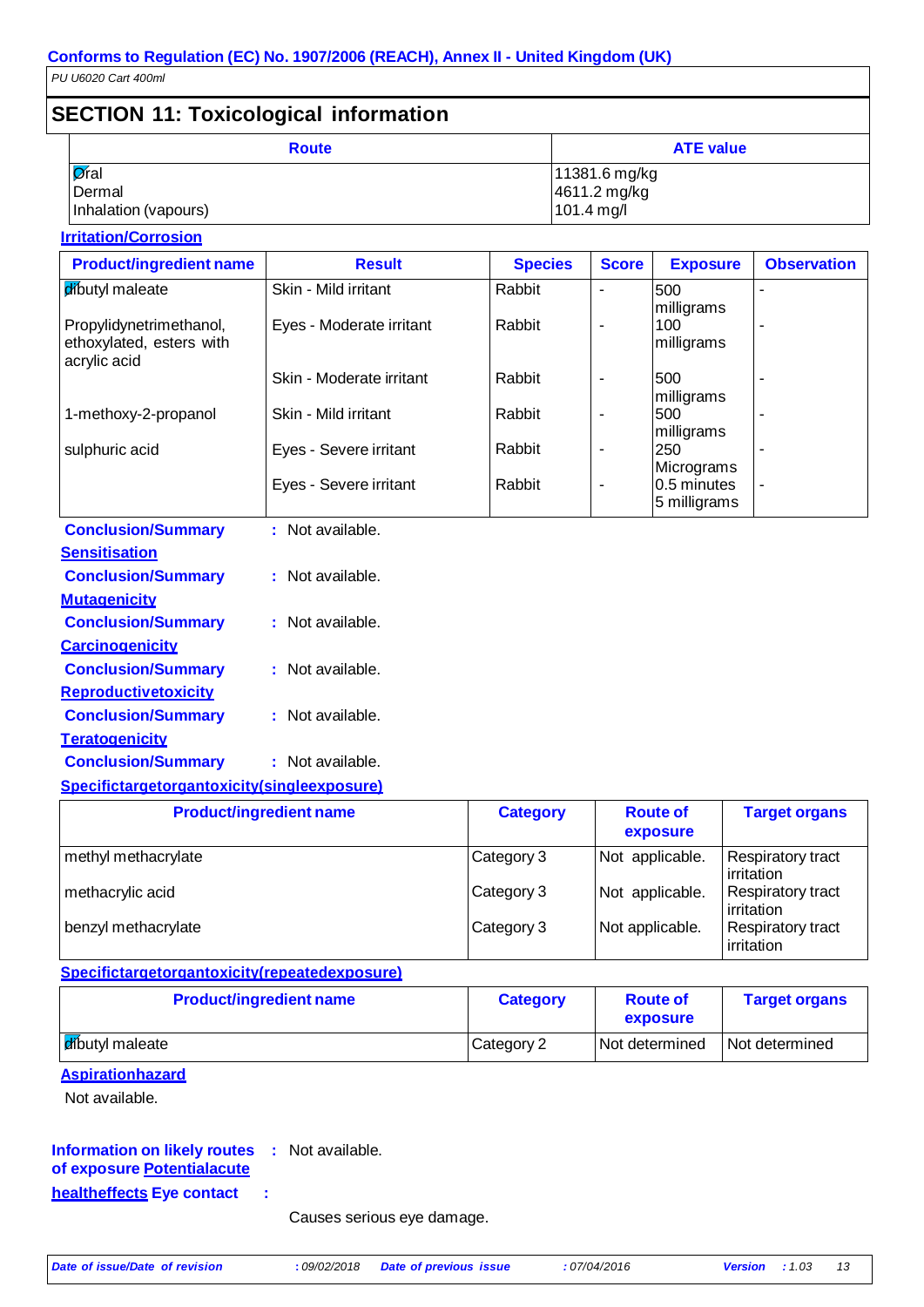*CB M1-02 Cart 400ml*

## **SECTION 11: Toxicological information**

| <b>Inhalation</b>   | : May cause respiratory irritation.                               |
|---------------------|-------------------------------------------------------------------|
| <b>Skin contact</b> | : Causes severe burns. May cause an allergic skin reaction.       |
| <b>Ingestion</b>    | : Severely corrosive to the digestive tract. Causes severe burns. |

|                     | Symptomsrelatedtothephysical, chemical and toxicological characteristics                               |
|---------------------|--------------------------------------------------------------------------------------------------------|
| <b>Eye contact</b>  | : Adverse symptoms may include the following:<br>pain<br>watering<br>redness                           |
| <b>Inhalation</b>   | : Adverse symptoms may include the following:<br>respiratory tract irritation<br>coughing              |
| <b>Skin contact</b> | : Adverse symptoms may include the following:<br>pain or irritation<br>redness<br>blistering may occur |
| <b>Ingestion</b>    | : Adverse symptoms may include the following:<br>stomach pains                                         |

|                                                                              | Delayedandimmediateeffectsaswellaschroniceffectsfromshortandlong-termexposure |  |
|------------------------------------------------------------------------------|-------------------------------------------------------------------------------|--|
| <b>Shorttermexposure</b>                                                     |                                                                               |  |
| <b>Potential immediate</b><br><b>effects</b>                                 | : Not available.                                                              |  |
| <b>Potential delayed effects : Not available.</b><br><b>Longtermexposure</b> |                                                                               |  |
| <b>Potential immediate</b><br>effects                                        | : Not available.                                                              |  |
| <b>Potential delayed effects : Not available.</b>                            |                                                                               |  |

#### **Potentialchronichealtheffects**

| <b>Product/ingredient name</b> | <b>Result</b>                                                                                          | <b>Species</b> | <b>Dose</b> | <b>Exposure</b> |
|--------------------------------|--------------------------------------------------------------------------------------------------------|----------------|-------------|-----------------|
| methacrylic acid               | Chronic NOAEL Inhalation                                                                               | Rat            | 300 ppm     | 90 days         |
|                                | Gas.<br>Chronic NOAEL Inhalation                                                                       | Rat            | $100$ ppm   | 90 days         |
|                                | Gas.                                                                                                   |                |             |                 |
| oxydipropyl dibenzoate         | Chronic NOAEL Oral                                                                                     | Rat            | 1000 mg/kg  | 90 days         |
| <b>Conclusion/Summary</b>      | : Not available.                                                                                       |                |             |                 |
| <b>General</b>                 | Once sensitized, a severe allergic reaction may occur when subsequently exposed<br>to very low levels. |                |             |                 |
| <b>Carcinogenicity</b>         | : No known significant effects or critical hazards.                                                    |                |             |                 |
| <b>Mutagenicity</b>            | : No known significant effects or critical hazards.                                                    |                |             |                 |
| <b>Teratogenicity</b>          | : No known significant effects or critical hazards.                                                    |                |             |                 |
| <b>Developmental effects</b>   | : No known significant effects or critical hazards.                                                    |                |             |                 |
| <b>Fertility effects</b>       | : No known significant effects or critical hazards.                                                    |                |             |                 |
| <b>Other information</b>       | Not available.                                                                                         |                |             |                 |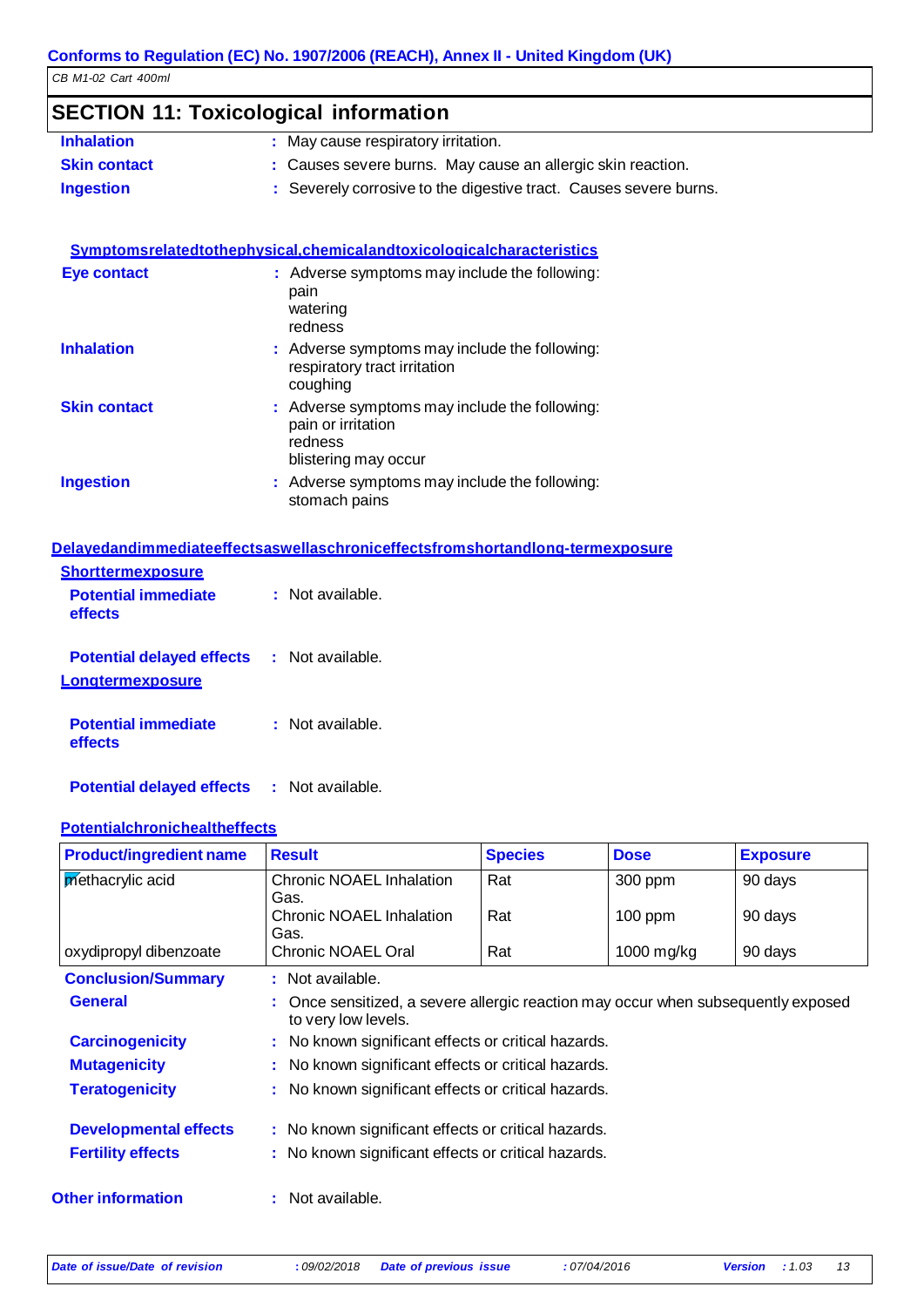*CB M1-02 Cart 400ml*

## **SECTION 12: Ecological information**

## **12.1 Toxicity**

| <b>Product/ingredient name</b> | <b>Result</b>                      | <b>Species</b>               | <b>Exposure</b> |
|--------------------------------|------------------------------------|------------------------------|-----------------|
| methyl methacrylate            | Acute LC50 130000 µg/l Fresh water | Fish - Pimephales promelas - | 96 hours        |
|                                |                                    | Adult                        |                 |
| methacrylic acid               | EC50 45 mg/l EC50                  | Algae                        | 96 hours        |
|                                | >130 mg/l Acute                    | Daphnia                      | 48 hours        |
|                                | LC50 85 mg/l                       | Fish                         | 96 hours        |
|                                | Chronic NOEC 53 mg/l Fresh water   | Daphnia - Daphnia magna -    | 21 days         |
|                                |                                    | Neonate                      |                 |
| oxydipropyl dibenzoate         | Acute EC50 4.9 mg/l                | Algae                        | 72 hours        |
|                                | Acute EC50 19.3 mg/l               | Daphnia                      | 48 hours        |
|                                | Acute LC50 3.7 mg/l                | Fish                         | 96 hours        |
| dibenzoyl peroxide             | EC50 0.06 mg/l                     | Algae                        | 72 hours        |
|                                | EC50 0.11 mg/l                     | Daphnia                      | 48 hours        |
|                                | LC50 0.06 mg/l                     | Fish                         | 96 hours        |
| dibutyl maleate                | EC50 6.2 mg/l                      | Algae                        | 72 hours        |
|                                | EC50 21 mg/l                       | Daphnia                      | 48 hours        |
| rosin                          | Acute EC50 911 mg/l                | Daphnia                      | 48 hours        |
|                                | Acute LC50 > 1000 mg/l             | <b>Fish</b>                  | 96 hours        |
| titanium dioxide               | Acute EC50 27.8 mg/l Fresh water   | Daphnia - Daphnia magna      | 48 hours        |
|                                | Acute LC50 15.9 mg/l Fresh water   | Crustaceans - Ceriodaphnia   | 48 hours        |
|                                |                                    | dubia - Neonate              |                 |
|                                | Acute LC50 > 1000 mg/l             | Fish - Pimephales promelas   | 96 hours        |
| sulphuric acid                 | Acute LC50 42500 µg/l Marine water | Crustaceans - Pandalus       | 48 hours        |
|                                |                                    | montagui - Adult             |                 |
|                                | Acute LC50 36 ul/L Marine water    | Fish - Agonus cataphractus   | 96 hours        |
| <b>Conclusion/Summary</b>      | : Not available.                   |                              |                 |

#### **12.2 Persistence and degradability**

| <b>Product/ingredient name</b> | <b>Test</b>              | <b>Result</b>  |                          | <b>Dose</b> |          | <b>Inoculum</b>         |
|--------------------------------|--------------------------|----------------|--------------------------|-------------|----------|-------------------------|
| methacrylic acid               |                          | 86 % - 28 days |                          |             |          |                         |
| oxydipropyl dibenzoate         |                          | 87 % - 28 days |                          |             |          |                         |
| dibutyl maleate                |                          |                | 95 % - Readily - 19 days |             |          |                         |
| rosin                          |                          | 64 % - 28 days |                          |             |          |                         |
| <b>Conclusion/Summary</b>      | : Not available.         |                |                          |             |          |                         |
| <b>Product/ingredient name</b> | <b>Aquatic half-life</b> |                | <b>Photolysis</b>        |             |          | <b>Biodegradability</b> |
| methacrylic acid               |                          |                |                          |             | Readily  |                         |
| oxydipropyl dibenzoate         |                          |                |                          |             | Readily  |                         |
| dibenzoyl peroxide             |                          |                |                          |             | Inherent |                         |
| dibutyl maleate                |                          |                |                          |             | Readily  |                         |
| rosin                          |                          |                |                          |             | Readily  |                         |

#### **12.3 Bioaccumulative potential**

| <b>Product/ingredient name</b>                                      | LogP <sub>ow</sub> | <b>BCF</b>             | <b>Potential</b>                       |    |
|---------------------------------------------------------------------|--------------------|------------------------|----------------------------------------|----|
| methyl methacrylate                                                 | 1.38               |                        | low                                    |    |
| methacrylic acid                                                    | 0.93               |                        | llow                                   |    |
| oxydipropyl dibenzoate                                              | 3.9                |                        | llow                                   |    |
| benzyl methacrylate                                                 | 2.53               |                        | llow                                   |    |
| dibenzoyl peroxide                                                  | 3.2                |                        | llow                                   |    |
| dibutyl maleate                                                     | 3.39               | 1.91                   | low                                    |    |
| 2-dimethylaminoethyl<br>methacrylate                                | 0.68               |                        | llow                                   |    |
| rosin                                                               | 1.9 to 7.7         | 56.3                   | low                                    |    |
| Propylidynetrimethanol,<br>ethoxylated, esters with<br>acrylic acid | 2.89               |                        | llow                                   |    |
| Date of issue/Date of revision                                      | :09/02/2018        | Date of previous issue | :07/04/2016<br><b>Version</b><br>:1.03 | 14 |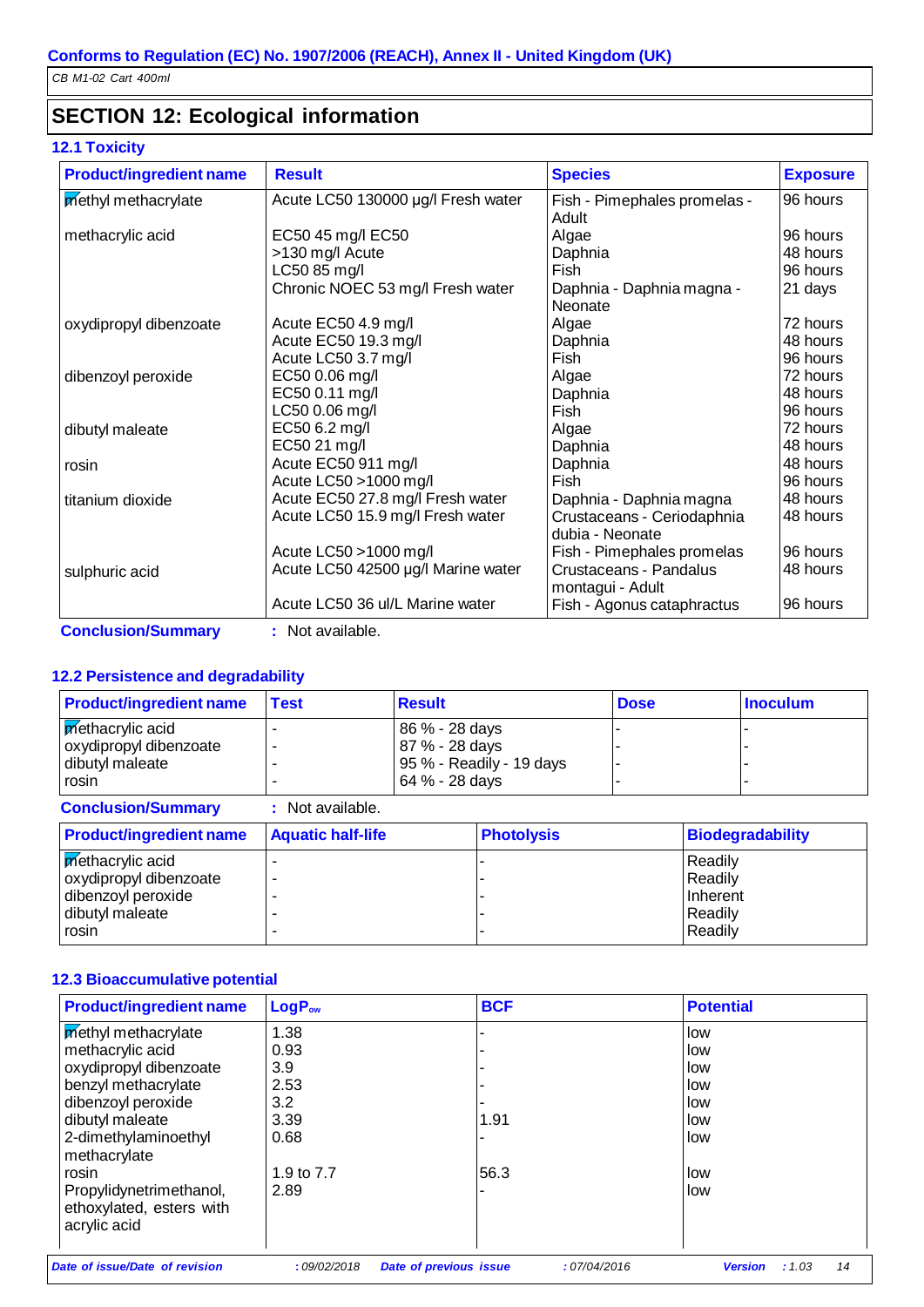| <b>SECTION 12: Ecological information</b>               |                  |            |             |  |  |  |
|---------------------------------------------------------|------------------|------------|-------------|--|--|--|
| trizinc bis(orthophosphate)<br>1-methoxy-2-propanol     | ٠<br><1          | 60960<br>۰ | high<br>low |  |  |  |
| 12.4 Mobility in soil                                   |                  |            |             |  |  |  |
| <b>Soil/water partition</b><br><b>coefficient (Koc)</b> | : Not available. |            |             |  |  |  |
| <b>Mobility</b>                                         | : Not available. |            |             |  |  |  |

| 12.5 Results of PBT and vPvB assessment |                                                     |
|-----------------------------------------|-----------------------------------------------------|
| <b>PBT</b>                              | : Not applicable.                                   |
| vPvB                                    | : Not applicable.                                   |
| 12.6 Other adverse effects              | : No known significant effects or critical hazards. |

## **SECTION 13: Disposal considerations**

The information in this section contains generic advice and guidance. The list of Identified Uses in Section 1 should be consulted for any available use-specific information provided in the Exposure Scenario(s).

#### **13.1 Waste treatment methods**

| <b>Product</b>             |                                                                                                                                                                                                                                                                                                                                                                                                                                                                                                                                                      |
|----------------------------|------------------------------------------------------------------------------------------------------------------------------------------------------------------------------------------------------------------------------------------------------------------------------------------------------------------------------------------------------------------------------------------------------------------------------------------------------------------------------------------------------------------------------------------------------|
| <b>Methods of disposal</b> | : The generation of waste should be avoided or minimised wherever possible.<br>Disposal of this product, solutions and any by-products should at all times comply<br>with the requirements of environmental protection and waste disposal legislation<br>and any regional local authority requirements. Dispose of surplus and non-<br>recyclable products via a licensed waste disposal contractor. Waste should not be<br>disposed of untreated to the sewer unless fully compliant with the requirements of<br>all authorities with jurisdiction. |
| <b>Hazardous waste</b>     | : The classification of the product may meet the criteria for a hazardous waste.                                                                                                                                                                                                                                                                                                                                                                                                                                                                     |
| <b>Packaging</b>           |                                                                                                                                                                                                                                                                                                                                                                                                                                                                                                                                                      |
| <b>Methods of disposal</b> | : The generation of waste should be avoided or minimised wherever possible. Waste<br>packaging should be recycled. Incineration or landfill should only be considered<br>when recycling is not feasible.                                                                                                                                                                                                                                                                                                                                             |
| <b>Special precautions</b> | : This material and its container must be disposed of in a safe way. Care should be<br>taken when handling emptied containers that have not been cleaned or rinsed out.<br>Empty containers or liners may retain some product residues. Vapour from product<br>residues may create a highly flammable or explosive atmosphere inside the<br>container. Do not cut, weld or grind used containers unless they have been cleaned<br>thoroughly internally. Avoid dispersal of spilt material and runoff and contact with                               |
|                            | soil, waterways, drains and sewers.                                                                                                                                                                                                                                                                                                                                                                                                                                                                                                                  |

| <b>ADR/RID</b>   | <b>IMDG</b>      | <b>IATA</b>      |
|------------------|------------------|------------------|
| <u> LIN1133 </u> | <u> LIN1133.</u> | <u> LIN1133 </u> |
| <b>ADHESIVES</b> | <b>ADHESIVES</b> | Adhesives        |
| 3                | 3                | 3<br>w           |
|                  | ☑                |                  |
| TII              | TII              | Ⅲ                |
|                  | G                | w                |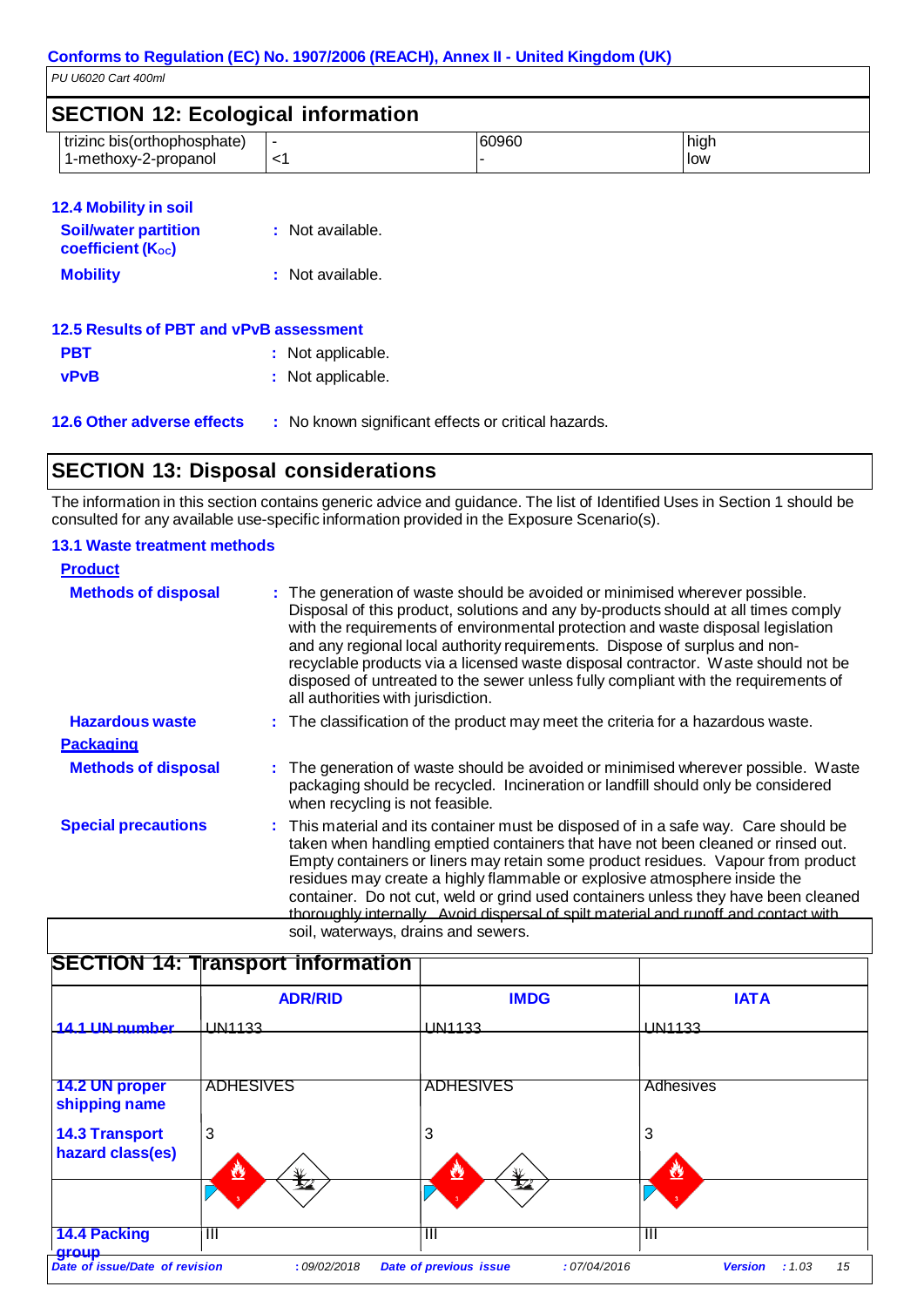| 14.5<br><b>Environmental</b><br><b>hazards</b> | Yes.                                                                                                                                                                                                                                     | Yes.                                                                                                                                                                      | Yes. The environmentally<br>hazardous substance mark is<br>not required.                                                                                                                                                                                                                                                                                                                                             |
|------------------------------------------------|------------------------------------------------------------------------------------------------------------------------------------------------------------------------------------------------------------------------------------------|---------------------------------------------------------------------------------------------------------------------------------------------------------------------------|----------------------------------------------------------------------------------------------------------------------------------------------------------------------------------------------------------------------------------------------------------------------------------------------------------------------------------------------------------------------------------------------------------------------|
| <b>Additional</b><br><b>information</b>        | The environmentally<br>hazardous substance mark is<br>not required when transported<br>in sizes of ≤5 L or ≤5 kg.<br><b>Hazardidentification number</b><br>30<br>Limitedquantity 5L<br><b>Specialprovisions 640E</b><br>Tunnelcode (D/E) | The marine pollutant mark is<br>not required when transported<br>in sizes of $\leq$ 5 L or $\leq$ 5 kg.<br>Emergencyschedules F-E,<br>$S-D$<br>Specialprovisions 223, 955 | The environmentally<br>hazardous substance mark<br>may appear if required by<br>other transportation<br>regulations. <b>Quantity</b><br>limitation<br>Passenger and Cargo Aircraft:<br>60 L. Packaging instructions:<br>355. Cargo Aircraft Only: 220<br>L. Packaging instructions: 366.<br><b>Limited Quantities -</b><br>Passenger Aircraft: 10 L.<br>Packaging instructions: Y344.<br><b>Specialprovisions A3</b> |

**14.6 Special precautions for : Transport within user's premises:** always transport in closed containers that are **user** upright and secure. Ensure that persons transporting the product know what to do in the event of an accident or spillage.

**14.7 Transport in bulk according to Annex II of Marpol and the IBC Code** **:** Not available.

## **SECTION 15: Regulatory information**

**15.1 Safety, health and environmental regulations/legislation specific for the substance or mixture**

**EURegulation(EC)No.1907/2006(REACH)**

**AnnexXIV-Listofsubstancessubjecttoauthorisation**

#### **AnnexXIV**

None of the components are listed.

**Annex XVII - Restrictions :** Not applicable. **on the manufacture, placing on the market and use of certain dangerous substances, mixtures and articles**

#### **OtherEUregulations**

| <b>Product/ingredient name Carcinogenic</b> | <b>effects</b>                | <b>Mutagenic effects</b> | Developmental<br><b>effects</b> | <b>Fertility effects</b> |
|---------------------------------------------|-------------------------------|--------------------------|---------------------------------|--------------------------|
| <b>tifanium</b> dioxide                     | Carc. 2, H351<br>(inhalation) |                          |                                 |                          |

#### **SevesoDirective**

**Dangercriteria**

This product is controlled under the Seveso Directive.

| _ _ _ _ _ _ _ _ _ _ _ _ _ _ _                               |             |                               |             |         |        |    |
|-------------------------------------------------------------|-------------|-------------------------------|-------------|---------|--------|----|
| <b>Category</b>                                             |             |                               |             |         |        |    |
| P5c: Flammable liquids 2 and 3 not falling under P5a or P5b |             |                               |             |         |        |    |
| Date of issue/Date of revision                              | :09/02/2018 | <b>Date of previous issue</b> | :07/04/2016 | Version | : 1.03 | 16 |
|                                                             |             |                               |             |         |        |    |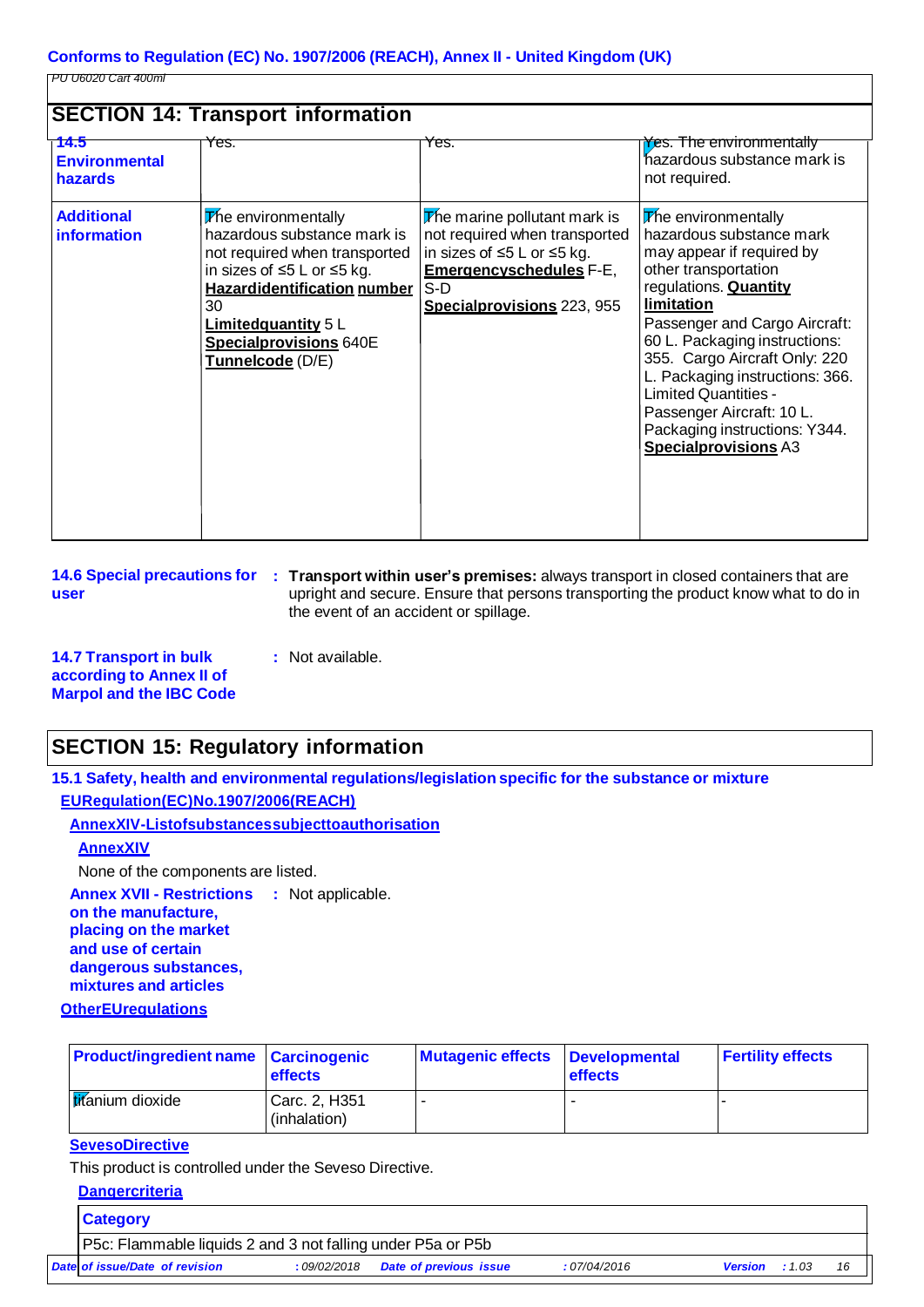E2: Hazardous to the aquatic environment - Chronic 2

**Internationalregulations**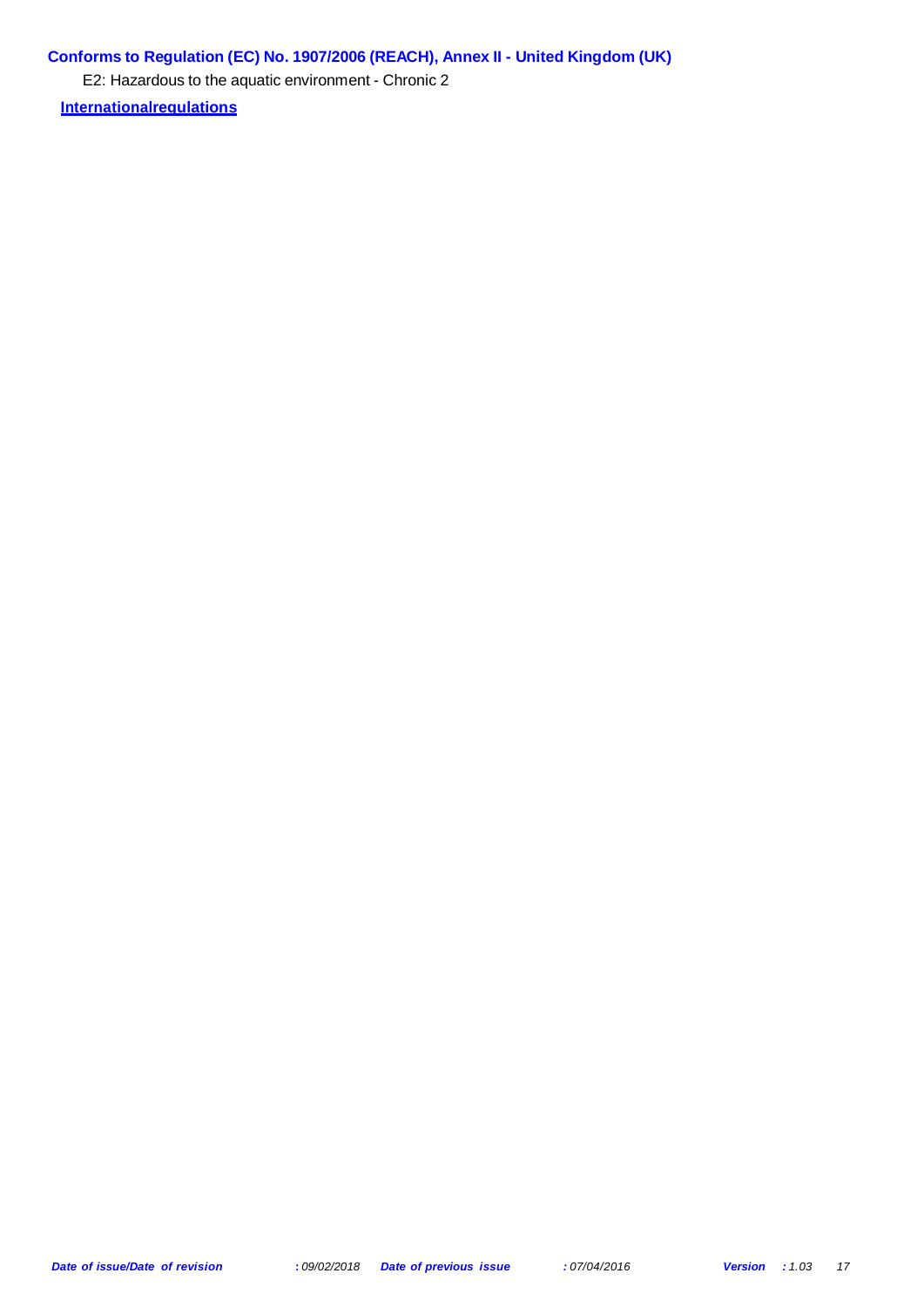|  | PU U6020 Cart 400ml |
|--|---------------------|
|--|---------------------|

## **SECTION 15: Regulatory information**

**Listed on inventory. :** Not determined

| <b>15.2 Chemical safety</b> | : This product contains substances for which Chemical Safety Assessments are still |
|-----------------------------|------------------------------------------------------------------------------------|
| assessment                  | required.                                                                          |

## **SECTION 16: Other information**

|                                      | $\nabla$ Indicates information that has changed from previously issued version.                                                                                         |
|--------------------------------------|-------------------------------------------------------------------------------------------------------------------------------------------------------------------------|
| <b>Abbreviations and</b><br>acronyms | $:$ ATE = Acute Toxicity Estimate<br>CLP = Classification, Labelling and Packaging Regulation [Regulation (EC) No.<br>1272/2008]                                        |
|                                      | DMEL = Derived Minimal Effect Level<br>$DNEL = Derived No Effect Level$<br>EUH statement = CLP-specific Hazard statement<br>PBT = Persistent, Bioaccumulative and Toxic |
|                                      | PNEC = Predicted No Effect Concentration<br>$RRN = REACH$ Registration Number<br>vPvB = Very Persistent and Very Bioaccumulative                                        |

#### **ProcedureusedtoderivetheclassificationaccordingtoRegulation(EC)No.1272/2008[CLP/GHS]**

| <b>Classification</b>   | <b>Justification</b>      |
|-------------------------|---------------------------|
| Flam. Liq. 2, H225      | On basis of test data     |
| Skin Corr. 1A, H314     | Calculation method        |
| Eye Dam. 1, H318        | Calculation method        |
| Skin Sens. 1, H317      | Calculation method        |
| STOT SE 3, H335         | <b>Calculation method</b> |
| Aquatic Chronic 2, H411 | Calculation method        |

| <b>Full text of abbreviated H</b>                                                                                         | <b>H</b> 225                                                                                                                                                              | Highly flammable liquid and vapour.                |            |                                                                    |                |        |    |  |
|---------------------------------------------------------------------------------------------------------------------------|---------------------------------------------------------------------------------------------------------------------------------------------------------------------------|----------------------------------------------------|------------|--------------------------------------------------------------------|----------------|--------|----|--|
| <b>statements</b>                                                                                                         | H <sub>226</sub>                                                                                                                                                          | Flammable liquid and vapour.                       |            |                                                                    |                |        |    |  |
|                                                                                                                           | H <sub>241</sub>                                                                                                                                                          | Heating may cause a fire or explosion.             |            |                                                                    |                |        |    |  |
|                                                                                                                           | H302<br>Harmful if swallowed.<br>H311<br>Toxic in contact with skin.<br>H312<br>Harmful in contact with skin.                                                             |                                                    |            |                                                                    |                |        |    |  |
|                                                                                                                           |                                                                                                                                                                           |                                                    |            |                                                                    |                |        |    |  |
|                                                                                                                           |                                                                                                                                                                           |                                                    |            |                                                                    |                |        |    |  |
|                                                                                                                           | H314<br>Causes severe skin burns and eye damage.<br>H315<br>Causes skin irritation.<br>H317<br>May cause an allergic skin reaction.<br>H318<br>Causes serious eye damage. |                                                    |            |                                                                    |                |        |    |  |
|                                                                                                                           |                                                                                                                                                                           |                                                    |            |                                                                    |                |        |    |  |
|                                                                                                                           |                                                                                                                                                                           |                                                    |            |                                                                    |                |        |    |  |
|                                                                                                                           |                                                                                                                                                                           |                                                    |            |                                                                    |                |        |    |  |
|                                                                                                                           | H319<br>Causes serious eye irritation.                                                                                                                                    |                                                    |            |                                                                    |                |        |    |  |
|                                                                                                                           | H332                                                                                                                                                                      | Harmful if inhaled.                                |            |                                                                    |                |        |    |  |
|                                                                                                                           | H335<br>May cause respiratory irritation.                                                                                                                                 |                                                    |            |                                                                    |                |        |    |  |
|                                                                                                                           | May cause drowsiness or dizziness.<br>H336                                                                                                                                |                                                    |            |                                                                    |                |        |    |  |
|                                                                                                                           | H351<br>Suspected of causing cancer if inhaled.                                                                                                                           |                                                    |            |                                                                    |                |        |    |  |
|                                                                                                                           | (inhalation)                                                                                                                                                              |                                                    |            |                                                                    |                |        |    |  |
|                                                                                                                           | H373                                                                                                                                                                      |                                                    |            | May cause damage to organs through prolonged or repeated exposure. |                |        |    |  |
|                                                                                                                           | H400<br>Very toxic to aquatic life.                                                                                                                                       |                                                    |            |                                                                    |                |        |    |  |
| H410<br>Very toxic to aquatic life with long lasting effects.<br>Toxic to aquatic life with long lasting effects.<br>H411 |                                                                                                                                                                           |                                                    |            |                                                                    |                |        |    |  |
|                                                                                                                           |                                                                                                                                                                           |                                                    |            |                                                                    |                |        |    |  |
|                                                                                                                           | H412                                                                                                                                                                      | Harmful to aquatic life with long lasting effects. |            |                                                                    |                |        |    |  |
| <b>Full text of classifications</b>                                                                                       |                                                                                                                                                                           | $\frac{1}{2}$ <i>Acute Tox.</i> 3, H311            |            | <b>ACUTE TOXICITY (dermal) - Category 3</b>                        |                |        |    |  |
| [CLP/GHS]                                                                                                                 |                                                                                                                                                                           | Acute Tox. 4, H302                                 |            | <b>ACUTE TOXICITY (oral) - Category 4</b>                          |                |        |    |  |
|                                                                                                                           |                                                                                                                                                                           | Acute Tox. 4, H312                                 |            | <b>ACUTE TOXICITY (dermal) - Category 4</b>                        |                |        |    |  |
|                                                                                                                           |                                                                                                                                                                           | Acute Tox. 4, H332                                 |            | <b>ACUTE TOXICITY (inhalation) - Category 4</b>                    |                |        |    |  |
|                                                                                                                           |                                                                                                                                                                           | Aquatic Acute 1, H400                              |            | SHORT-TERM (ACUTE) AQUATIC HAZARD - Category                       |                |        |    |  |
|                                                                                                                           |                                                                                                                                                                           |                                                    | 1          |                                                                    |                |        |    |  |
|                                                                                                                           |                                                                                                                                                                           | Aquatic Chronic 1, H410                            |            | LONG-TERM (CHRONIC) AQUATIC HAZARD -                               |                |        |    |  |
|                                                                                                                           |                                                                                                                                                                           |                                                    | Category 1 |                                                                    |                |        |    |  |
|                                                                                                                           |                                                                                                                                                                           |                                                    |            | Aquatic Chronic 2, H411 LONG-TERM (CHRONIC) AQUATIC HAZARD -       |                |        |    |  |
| Date of issue/Date of revision                                                                                            | : 09/02/2018                                                                                                                                                              | Date of previous issue                             |            | :07/04/2016                                                        | <b>Version</b> | : 1.03 | 18 |  |